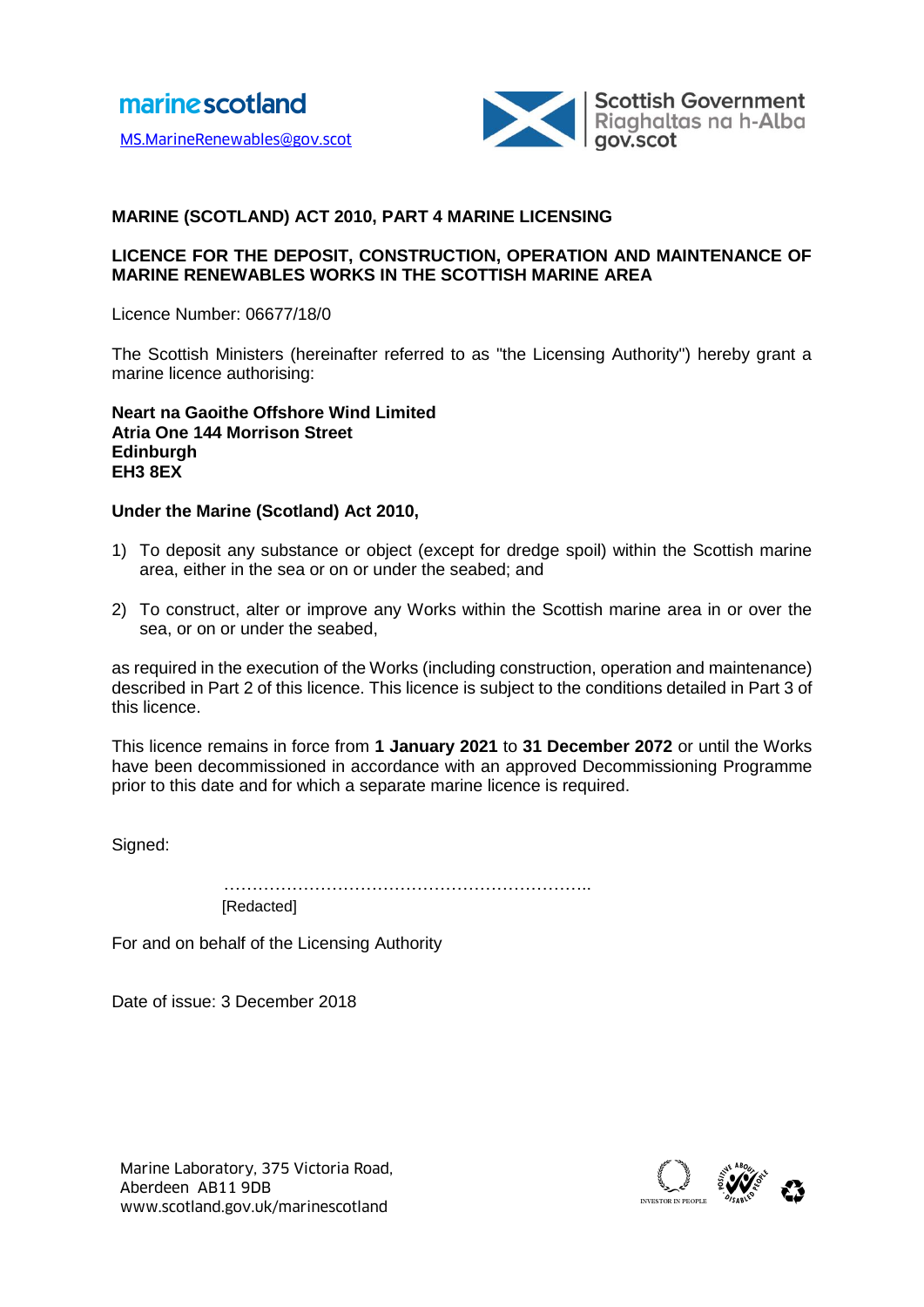# **1. PART 1 – GENERAL**

## **1.1 Interpretation**

In this licence, unless otherwise stated, terms are as defined in sections 1, 64 and 157 of the Marine (Scotland) Act 2010, and,

- 1) **"the 2010 Act"** means the Marine (Scotland) Act 2010;
- 2) "**the Application"** means the application letter, marine licence applications, the Environmental Impact Assessment report and the Habitats Regulations Appraisal report submitted to the Licensing Authority by the Licensee on 16 March 2018 to construct, operate and maintain the Neart na Gaoithe Offshore Wind Farm and the addendum of additional information relating to ornithology subsequently submitted on 26 July 2018;
- 3) **"CAA"** means Civil Aviation Authority;
- 4) **"CaP"** means Cable Plan;
- 5) **"CMS"** means Construction Method Statement;
- 6) **"Commencement of the Works"** means the date on which the first vessel arrives on the Site) to begin carrying on any Licensed Activities in connection with the construction of the Works;
- 7) **"Completion of the Works"** means the date on which the Works have been installed in full, or the Works have been deemed complete by the Licensing Authority, whichever occurs first;
- 8) **"Contractor Reports"** means reports detailing that the name and address of any agents, contractors or subcontractors appointed to carry out any part, or all, of the Licensed Activities;
- 9) **"Decommissioning of the Works"** means removal of the Works from the seabed, demolishing or dismantling the Works;
- 10) **"DP"** means Decommissioning Programme;
- 11) **"Decommissioning Programme"** means the programme for decommissioning the Works, to be submitted by the Licensee to the Licensing Authority under section 105(2) of the Energy Act 2004 (as amended);
- 12) **"De-confliction Notice"** means a plan which sets out measures to be taken to avoid or reduce the impact of vessel movement on the local fishing industry and to promote a sustainable coexistence. It will include indicative transit routes for vessels operating in and around the development and transiting to the site from relevant ports;
- 13) **"DS"** means Design Statement;
- 14) **"DSFB"** means District Salmon Fishery Board;
- 15) **"EMP"** means Environmental Management Plan;
- 16) **"ERCoP"** means Emergency Response Co-operation Plan;
- 17) **"F-Gas Regulation"** means Regulation No 517/2014 of the European Parliament and of the Council of 16 April 2014 on Fluorinated Greenhouse Gases;
- 18) **"Final Commissioning of the Works"** means the date on which the last wind turbine generator constructed forming the Works has supplied electricity on a commercial basis to the National Grid, or such earlier date as the Licensing Authority deems the Works to be complete;
- 19) **"FMS"** means Fisheries Management Scotland;
- 20) **"FTRAG"** means Forth and Tay Regional Advisory Group or any successor group for the purpose of advising the Licensing Authority on research, monitoring and mitigation programmes for, but not limited to, ornithology, marine mammals, diadromous and commercial fish;
- 21) "**IALA"** means International Association of Marine Aids to Navigation and Lighthouse Authorities;
- 22) **"IHO Order"** means International Hydrographic Organization Order;
- 23) **"LAT"** means lowest astronomical tide;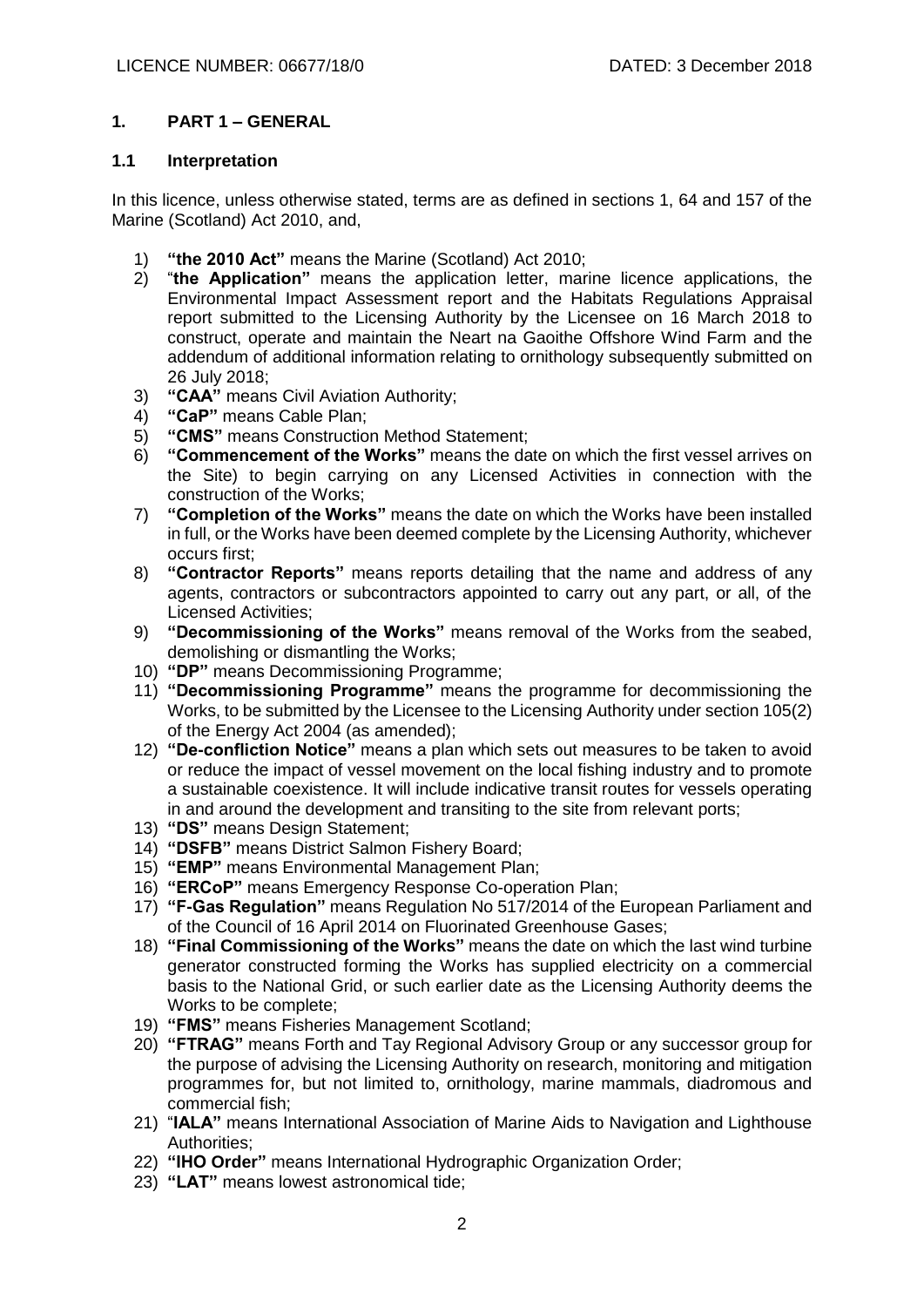- 24) **"Licensed Activities"** means any activity or activities listed in section 21 of the 2010 Act which is, or are authorised under this licence;
- 25) **"the Licensee"** means Neart na Gaoithe Offshore Wind Limited having its registered office at Atria One 144 Morrison Street, Edinburgh, EH3 8EX and registered in Scotland having its registered company number as SC356223:
- 26) **"LMP"** means Lighting and Marking Plan;
- 27) **"MCA"** means Maritime and Coastguard Agency;
- 28) **"MEDIN"** means Marine Environmental Data and Information Network;
- 29) **"MGN"** means Marine Guidance Note;
- 30) **"MHWS"** means mean high water springs;
- 31) **"MMO"** means Marine Mammal Observer;
- 32) **"MOD"** means Ministry of Defence;
- 33) **"NLB"** means Northern Lighthouse Board;
- 34) **"NSP"** means Navigational Safety Plan;
- 35) **"Noise Registry"** means the marine noise registry developed by the Department for Environment, Food and Rural Affairs ("DEFRA") and the Joint Nature Conservation Committee ("JNCC") to record human activities in UK seas that produce loud low to medium frequency (10Hz-10kHz) impulsive noise;
- 36) **"OCNS list"** means the definitive ranked list of registered products held by the Offshore Chemical Notification Scheme, as assessed for use by the offshore oil and gas industry under the Offshore Chemicals Regulations 2002 (as amended);
- 37) **"OMP"** means Operation and Maintenance Programme;
- 38) **"OSPAR"** means the Convention for the Protection of the Marine Environment of the North-East Atlantic;
- 39) **"PEMP"** means Project Environmental Monitoring Programme
- 40) **"PS"** means Piling Strategy;
- 41) **"RSPB Scotland"** means Royal Society for the Protection of Birds Scotland;
- 42) **"RTC"** means River Tweed Commission;
- 43) **"ScotMER"** means the Scottish Marine Energy Research Programme;
- 44) **"SEPA"** means the Scottish Environment Protection Agency;
- 45) **"SFF"** means Scottish Fishermen's Federation;
- 46) **"SMWWC"** means the Scottish Marine Wildlife Watching Code;
- 47) "**SNH**" means Scottish Natural Heritage;
- 48) **"the Site"** means the total area extending to 105km<sup>2</sup> as shown delineated in red in Figure 1 in Part 4 of this licence;
- 49) **"the Works"** means the Neart na Gaoithe Offshore Wind Farm as described in Part 2 of this licence or any part thereof;
- 50) **"TAR"** means Transportation Audit Report;
- 51) **"TPC"** or **"TPV"** means Third Party Certification or Verification;
- 52) **"UKHO"** means United Kingdom Hydrographic Office;
- 53) **"Vessel Reports"** means reports detailing the operators, vessels and vehicles engaging in the Licensed Activities;
- 54) **"VMP"** means the Vessel Management Plan;
- 55) "**WDC"** means Whale and Dolphin Conservation; and
- 56) "**WTG"** means Wind Turbine Generators.

All geographical co-ordinates contained within this licence are in latitude and longitude format World Geodetic System 84.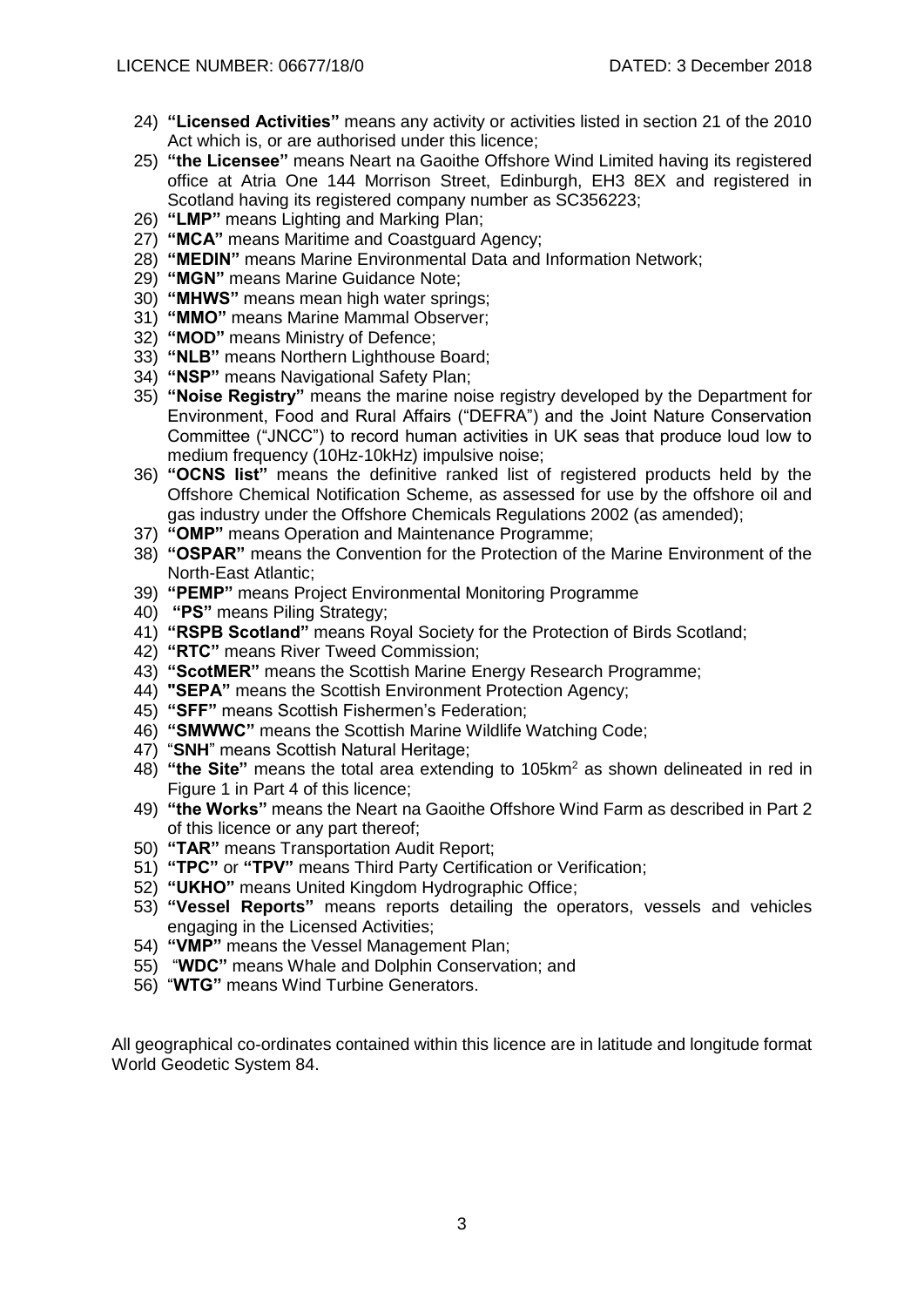## **1.2 Contacts**

All correspondence or communications relating to this licence should be addressed to:

Marine Scotland Licensing Operations Team Marine Laboratory 375 Victoria Road Aberdeen AB11 9DB

Email: MS.MarineRenewables@gov.scot

# **1.3 Other authorisations and consents**

The Licensee is deemed to have satisfied itself that there are no barriers or restrictions, legal or otherwise, to the carrying on of the Licensed Activities in connection with the Works. The issuing of this licence does not absolve the Licensee from obtaining such other authorisations and consents, which may be required under statute.

# **1.4 Variation, suspension, revocation and transfer**

Under section 30(1) of the 2010 Act the Licensing Authority may by notice vary, suspend or revoke this licence, if it appears to the Licensing Authority that there has been a breach of any of its provisions or for any such other reason that appears to be relevant to the Licensing Authority under section 30(2) or (3) of the 2010 Act.

Under section 30(7) of the 2010 Act, on an application made by a licensee, the Licensing Authority may vary a licence if satisfied that the variation being applied for is not material.

Under section 30(8) of the 2010 Act, on an application made by the Licensee, the Licensing Authority may transfer this licence from the Licensee to another person.

Under the 2010 Act variations, suspensions, revocations and transfers of licences are subject to the procedures set out in section 31 of the 2010 Act.

## **1.5 Breach of requirement for, or conditions of, licence**

Under section 39 of the 2010 Act, it is an offence to carry on a licensable marine activity without a marine licence and it is also an offence to fail to comply with any condition of a marine licence.

## **1.6 Defences: actions taken in an emergency**

Under section 40 of the 2010 Act, it is a defence for a person charged with an offence under section 39(1) of the 2010 Act in relation to any activity to prove that:

- (a) the activity was carried out for the purpose of saving life, or for the purpose of securing the safety of a vessel, aircraft or marine structure, and
- (b) that the person took steps within a reasonable time to inform the Licensing Authority of the matters set out in section 40(2) of the 2010 Act.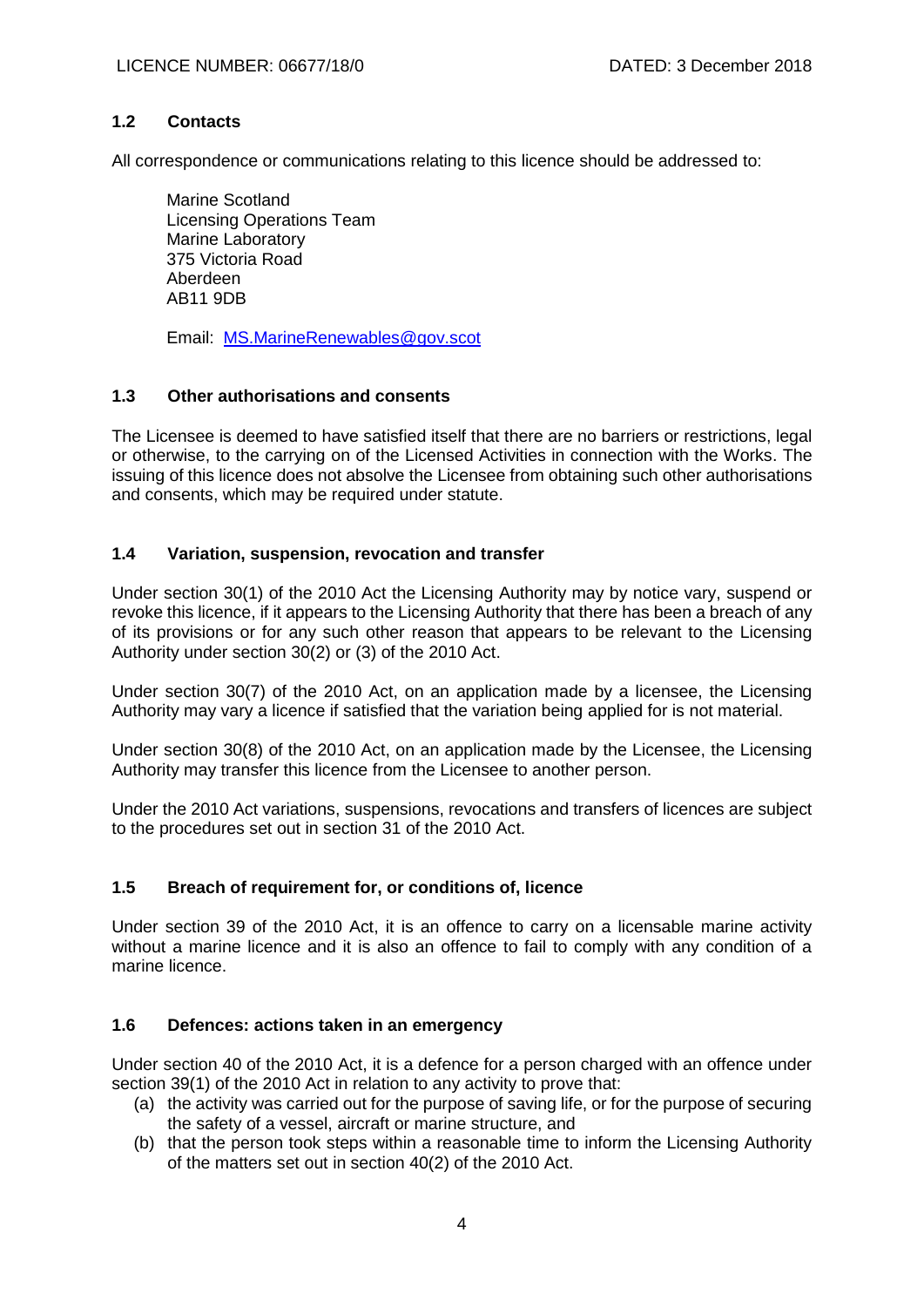# **1.7 Offences relating to information**

Under section 42 of the 2010 Act, it is an offence for a person to make a statement which is false or misleading in a material way, knowing the statement to be false or misleading or being reckless as to whether the statement is false or misleading, or to intentionally fail to disclose any material information for the purpose of procuring the issue, variation or transfer of a marine licence or for the purpose of complying with, or purporting to comply with, any obligation imposed by either Part 4 of the 2010 Act or the provisions of this licence.

# **1.8 Appeals**

Under Regulation 3(1) of the Marine Licensing Appeals (Scotland) Regulations 2011 a person who has applied for a marine licence may by summary application appeal to the sheriff of any sheriffdom against a decision taken by the Licensing Authority under section 29(1) of the 2010 Act.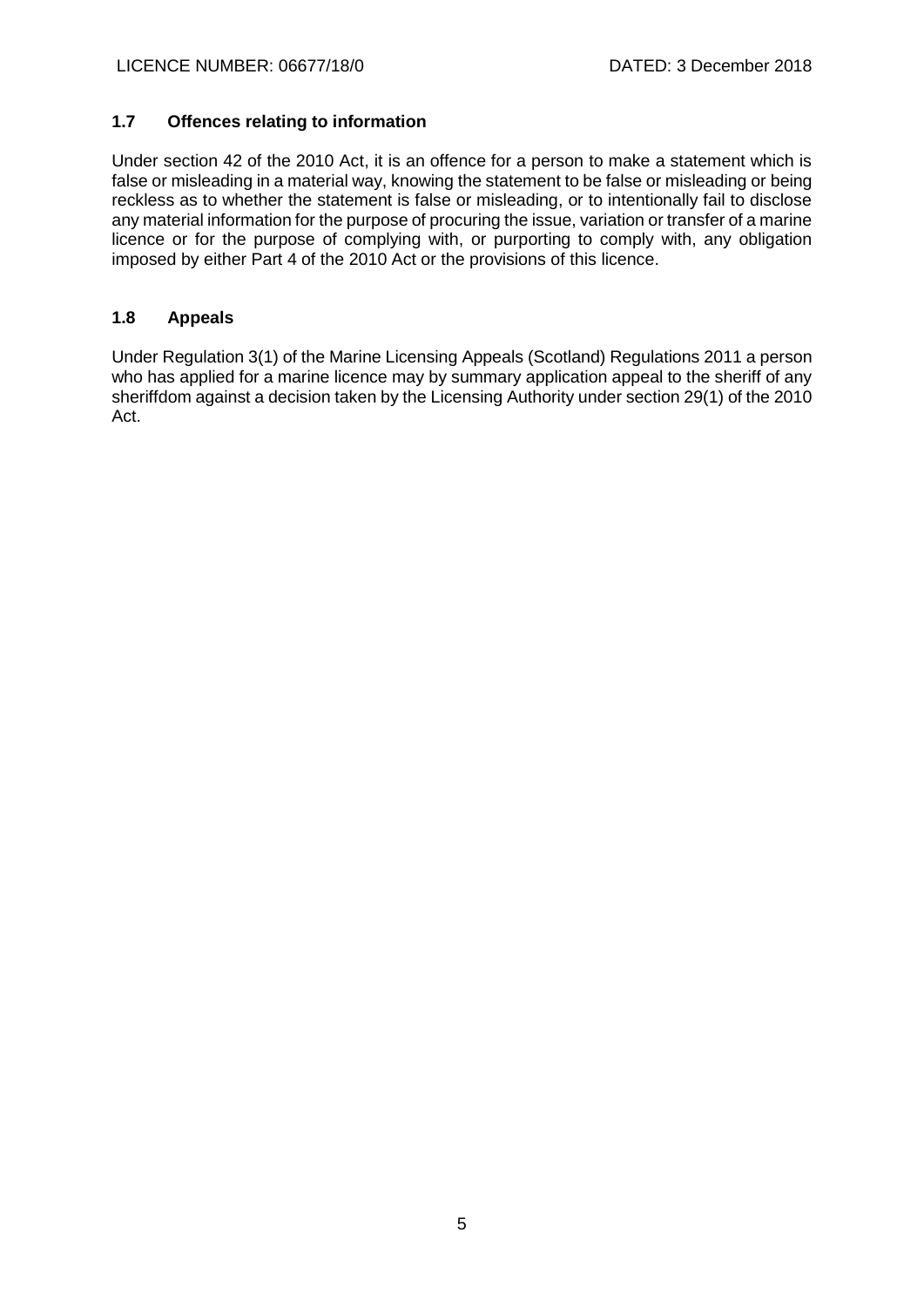#### **2. PART 2 – PARTICULARS**

#### **2.1 Description of the Works**

An offshore energy generating station at the Site, located in the outer Firth of Forth, approximately 15.5km east of Fife Ness as shown in Figure 1 comprised of:

- 1. No more than 54, three-bladed horizontal axis WTG, comprised of fiberglass and steel, each with:
	- a. a maximum rotor tip height of 208m (measured from LAT);
	- b. a maximum rotor diameter of 167m;
	- c. a maximum hub height of 126m (measured from LAT);
	- d. a minimum blade tip clearance of 35m (measured from LAT);
	- e. blade width of up to 4.5m; and
	- f. a minimum spacing of 800m.
- 2. No more than 54 jacket foundations and ancillary equipment.
- 3. No more than 140km of inter-array cabling.
- 4. No more than four interconnector cables (between two Offshore Substation Platforms covered under separate marine licence).
- 5. A meteorological mast.
- 6. Scour and cable protection.

All as described in the Application.

#### **2.2 Location of the Works**

The Works are located at the Site being the area bounded by joining the following points:

| 56° 15.271' N 002° 09.898' W | 56° 12.721′ N 002° 09.255′ W |
|------------------------------|------------------------------|
| 56° 12.752′ N 002° 13.998′ W | 56° 12.766′ N 002° 16.293′ W |
| 56° 15.479′ N 002° 19.628′ W | 56° 15.827' N 002° 20.055' W |
| 56° 17.430′ N 002° 20.232′ W | 56° 19.752′ N 002° 17.826′ W |
| 56° 20.312′ N 002° 16.518′ W | 56° 20.171' N 002° 14.910' W |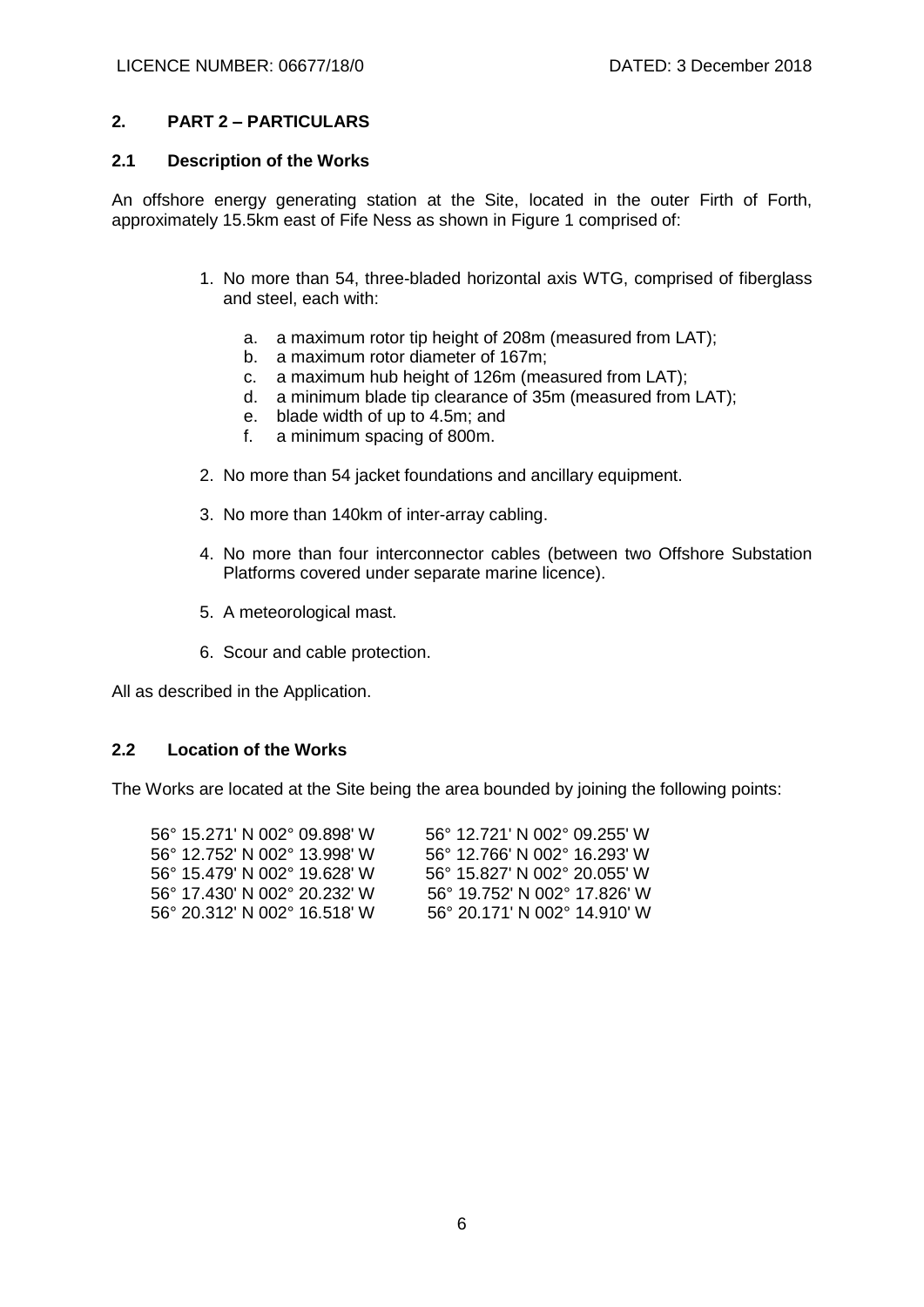# **2.3 Substances and Objects**

This licence authorises the deposit of the undernoted substances and objects required in connection with the Works, subject to the maximum amounts as specified below:

# **PERMANENT DEPOSITS**

Quantities detailed below are indicative only.

| Steel/Iron                                                                                                                                                                   | 20,000 tonnes                           |
|------------------------------------------------------------------------------------------------------------------------------------------------------------------------------|-----------------------------------------|
| Silt                                                                                                                                                                         | $90,000m^3$                             |
| Sand                                                                                                                                                                         | 90,000m <sup>3</sup>                    |
| Stone/Rock/Concrete (quantity includes the 197,365m <sup>3</sup><br>total scour protection for the array cables<br>and jacket legs, made up of stone or rock or<br>concrete) |                                         |
| Cable, inter-array<br>Grout                                                                                                                                                  | 140,000m (140km)<br>3,000m <sup>3</sup> |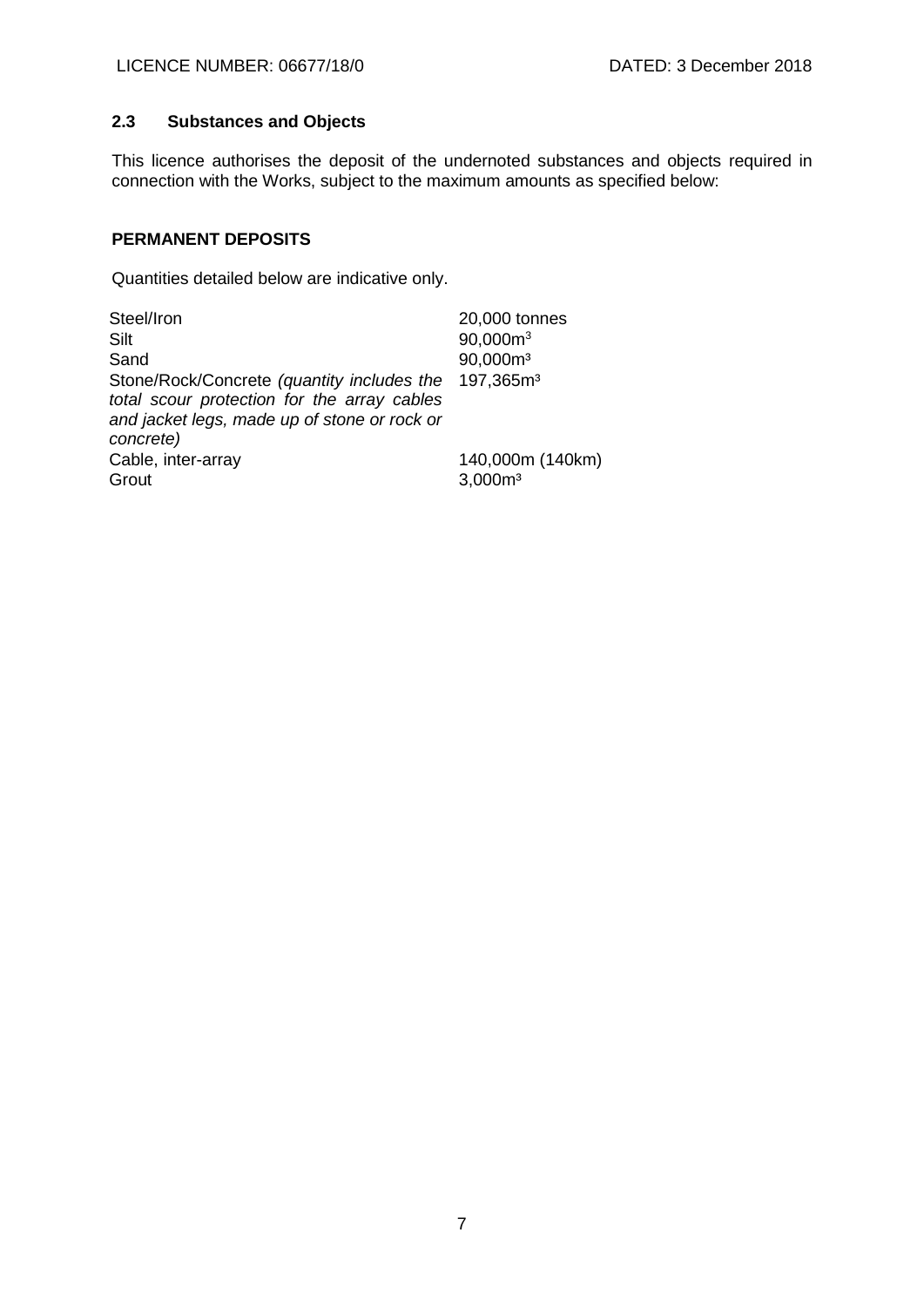# **3. PART 3 – CONDITIONS**

## **3.1 General Conditions**

## **3.1.1 Compliance with the Application and approved plans**

The Licensee must at all times construct, operate and maintain the Works in accordance with this licence, the Application, the section 36 consent and the plans and programmes approved by the Licensing Authority.

**Reason:** *To ensure compliance with the marine licence, the Application and the approved plans and programmes.* 

## **3.1.2 Licence conditions binding other parties**

All conditions attached to this licence bind any person who for the time being owns, occupies or enjoys any use of the Works for which this licence has been granted in relation to those Licensed Activities authorised under item 5 in section 21(1) of the 2010 Act whether or not this licence has been transferred to that person.

**Reason:** *To safeguard the obligations of the licence, in accordance with s.29(5) of the 2010 Act.*

## **3.1.3 Vessels, vehicles, agents, contractors and sub-contractors**

The Licensee must ensure that at least five days prior to its engagement in the Licensed Activities, the name and function of any vessel, agent, contractor or subcontractor appointed to engage in the Works and, where applicable, the master's name, vessel type, vessel IMO number and vessel owner or operating company are fully detailed in the Vessel Report. The Licensee must make the Vessel Reports and the Contractor Reports available on the Neart na Gaoithe Offshore Wind Limited webpage: https://nngoffshorewind.com/.

Any changes to the supplied details must be uploaded to the Vessel Report and the Contractor Report and the Licensing Authority must be notified, in writing, prior to any vessel, agent, contractor or sub-contractor which has not yet been notified to the Licensing Authority engaging in the Licensed Activities.

Only those vessels, agents, contractors or sub-contractors detailed in the Vessel Report are permitted to carry out any part of the Works.

The Licensee must satisfy itself that any masters of vessels or vehicle operators, agents, contractors or sub-contractors are aware of the extent of the Licensed Activities and the conditions of this licence.

All masters of vessels or vehicle operators, agents, contractors and sub-contractors permitted to engage in the Works must abide by the conditions of this licence.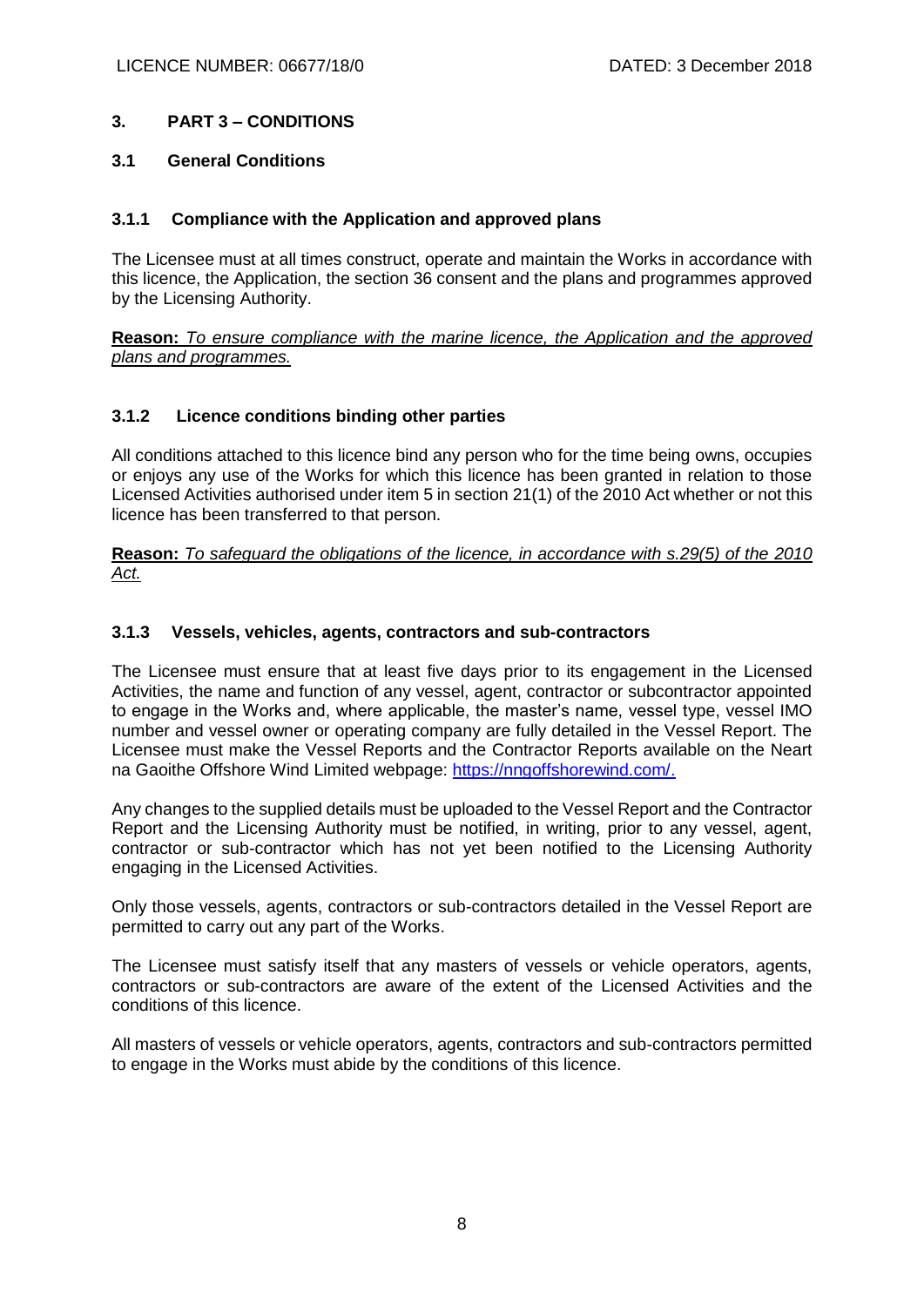The Licensee must give a copy of this licence, and any subsequent variations made to this licence in accordance with section 30 of the 2010 Act, to the masters of any vessels, vehicle operators, agents, contractors or sub-contractors permitted to engage in the Works and must ensure that the licence and any such variations are read and understood by those persons.

**Reason:** *To ensure all parties involved in the Works are aware of the licence and its conditions to reduce the risk of a breach of the licence, in accordance with s.39(1)(b) of the 2010 Act.*

# **3.1.4 Force Majeure**

Should the Licensee or any of its agents, contractors or sub-contractors, by any reason of *force majeure* deposit anywhere in the marine environment any substance or object, then the Licensee must notify the Licensing Authority of the full details of the circumstances of the deposit within 48 hours of the incident occurring (failing which as soon as reasonably practicable after that period of 48 hours has elapsed).

*Force majeure* may be deemed to apply when, due to stress of weather or any other cause, the master of a vessel or vehicle operator determines that it is necessary to deposit the substance or object other than at the Site because the safety of human life or, as the case may be, the vessel, vehicle or marine structure is threatened. Under Annex II, Article 7 of the OSPAR, the Licensing Authority is obliged to immediately report force majeure incidents to the OSPAR Commission.

**Reason:** *To provide a defence for the Master to protect himself and his crew in bad weather conditions, in accordance with s.40 of the 2010 Act.*

# **3.1.5 Material alterations to the licence application**

If, after the granting of the licence, any information upon which the granting of this licence was based has altered in any material respect, the Licensee must notify the Licensing Authority of this fact in writing as soon as is practicable.

**Reason:** *To ensure that the Works are carried out in accordance with the Application documentation, in accordance with s.29(2)(a) of the 2010 Act.*

## **3.1.6 Submission of plans and specification of studies and surveys to the Licensing Authority**

The Licensee must submit plans and the details and specifications of all studies and surveys that are required to be undertaken under this licence in relation to the Works, in writing, to the Licensing Authority for its written approval. Commencement of the studies or surveys and implementation of plans must not occur until the Licensing Authority has given its written approval to the Licensee.

Plans or the specification of studies and surveys prepared pursuant to another consent or licence relating to the Works by the Licensee or by a third party may also be used to satisfy the requirements of this licence.

**Reason:** *To ensure that the Licensing Authority is kept informed of the progress of the Works, in accordance with s.29(3)(c) of the 2010 Act.*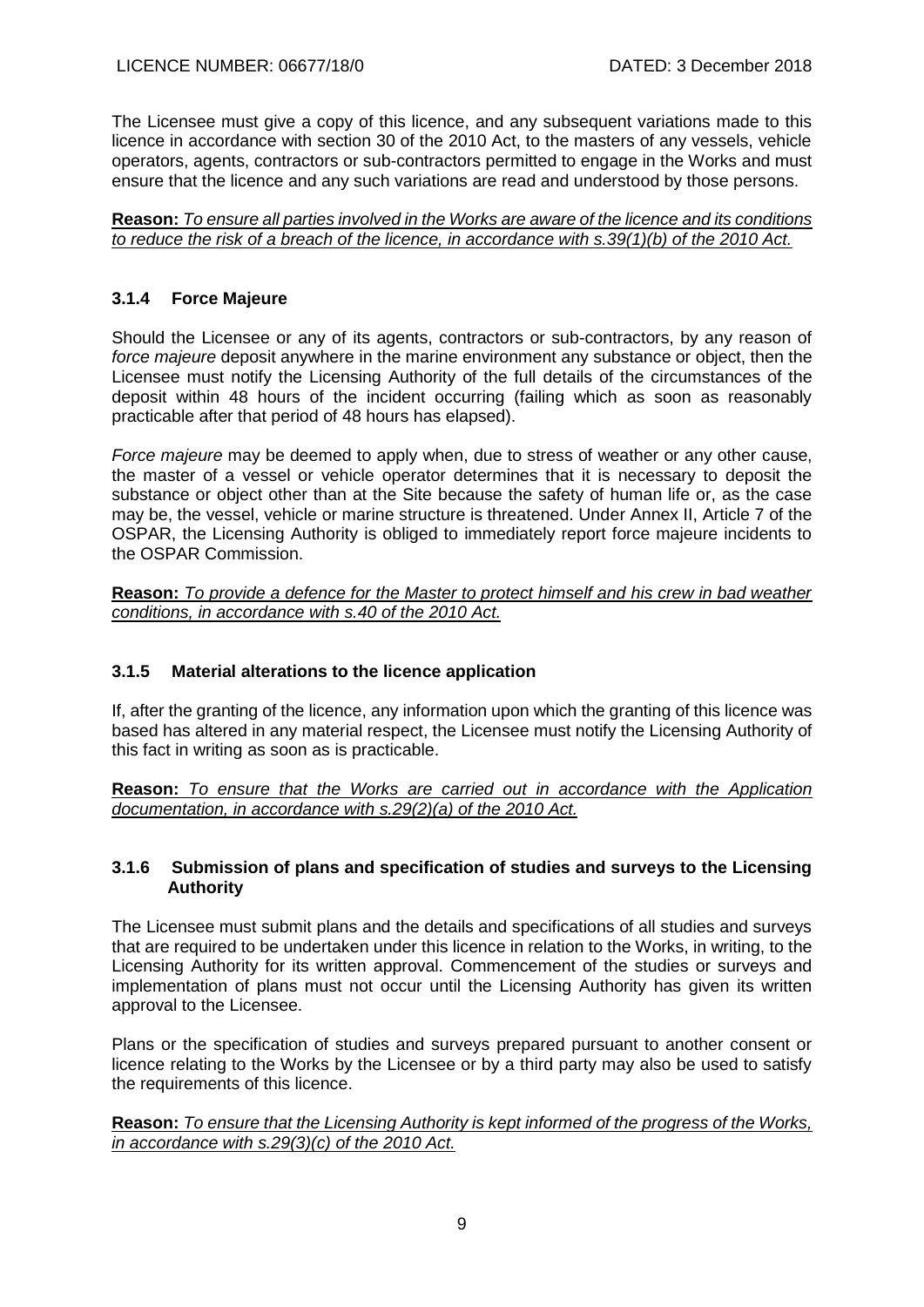## **3.1.7 Submission of reports and notifications to the Licensing Authority**

The Licensee must submit all reports and notifications to the Licensing Authority, in writing, as are required under this licence within the time periods specified in this licence. Where it would appear to the Licensee that there may be a delay in the submission of the reports or notifications to the Licensing Authority, then the Licensee must advise the Licensing Authority of this fact as soon as is practicable and no later than the time by which those reports or notifications ought to have been submitted to the Licensing Authority under the terms of this licence.

The reports must include executive summaries, assessments and conclusions and any data will, subject to any rules permitting non-disclosure, be made publically available by the Licensing Authority or by any such party appointed at its discretion.

Reports prepared pursuant to another consent or licence relating to the Works by the Licensee or by a third party may also be used to satisfy the requirements of this licence.

Such reports will include, but not be limited to a TAR, the Noise Registry, MMO records and all appropriate reports as stipulated with the PEMP.

**Reason:** *To ensure that all reports and notifications are submitted within a reasonable timescale after the licence is granted, in accordance with s.29(3)(c) of the 2010 Act.*

#### **3.1.8 Chemical usage**

The Licensee must seek prior written approval from the Licensing Authority for any chemicals in an open system which are to be utilised in the construction, operation and maintenance of the Works. Requests for approval must be submitted in writing to the Licensing Authority no later than one month prior to its intended use or such other period as agreed by the Licensing Authority. The Licensee must ensure that no chemicals are used in an open system without the prior written approval of the Licensing Authority.

If the proposed chemical is on the OCNS list, the approval request must include the chemical name, volume or quantity to be used, the OCNS list grouping or rank and the proposed frequency of use.

If the proposed chemical is not on the OCNS list, the approval request must include details of chemical to be used, including safety data sheet, depth and current at the Site, quantities or volumes and the proposed frequency of use.

The Licensee must notify the Licensing Authority of the types of chemicals to be used in a closed containment system prior to use.

The Licensee should take all practicable steps to avoid leakages from a closed containment system into the Scottish marine area. Any such leakages must be reported to the Licensing Authority as soon as practicable.

**Reason:** *To minimise the environmental impact in the event of a release through the use of authorised chemicals in the interest of protecting the environment, in accordance with s.29(2)(b) of the 2010 Act.*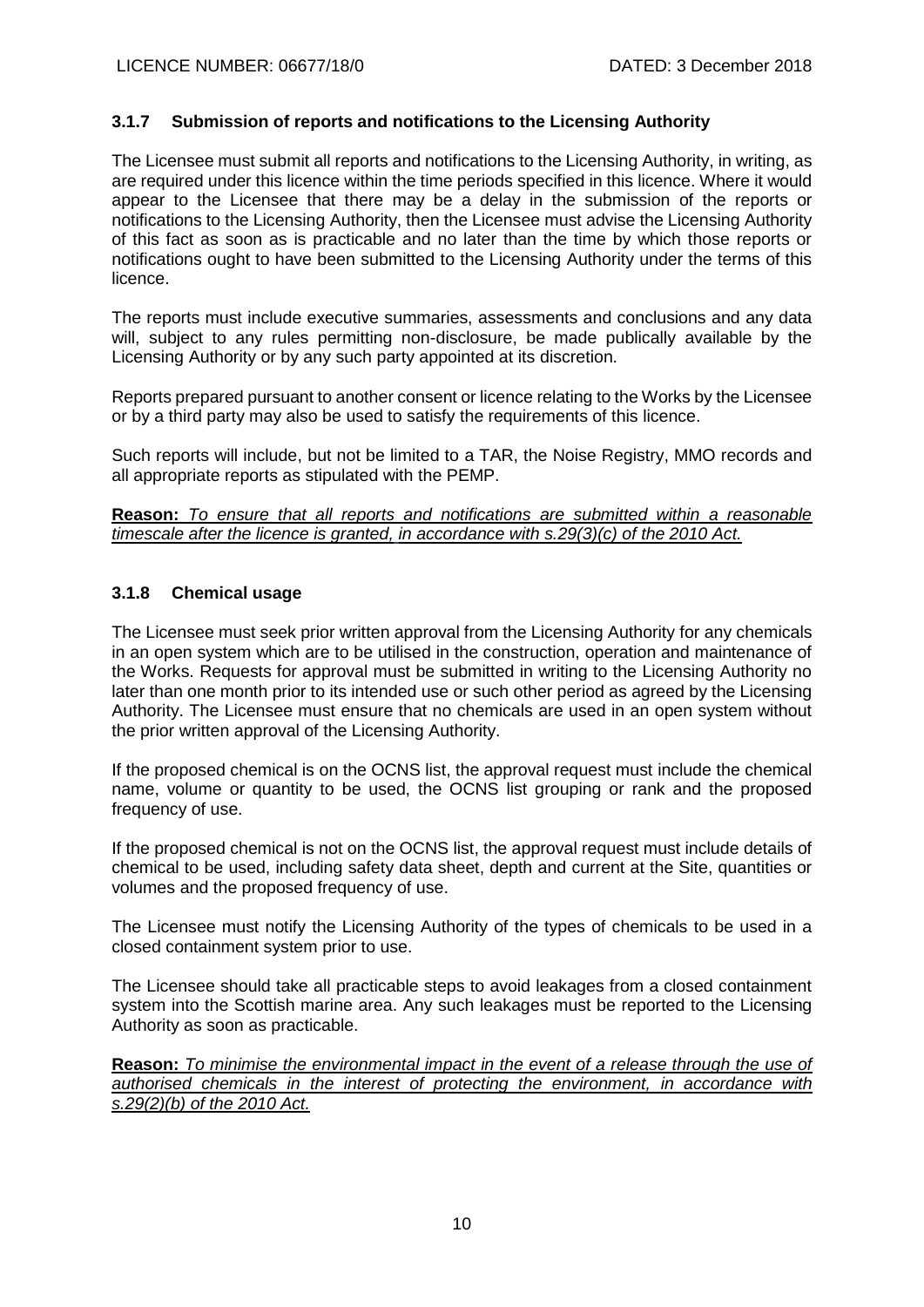#### **3.1.9 Fluorinated greenhouse gases**

The Licensee must ensure that all equipment to be utilised in the Works which contains fluorinated greenhouse gases (hydrofluorocarbons, perfluorocarbons, sulphur hexafluoride and other greenhouse gases that contain fluorine, listed in Annex I of Regulation No 517/2014 of the European Parliament and of the Council of 16 April 2014 on Fluorinated Greenhouse Gases ("F-Gas Regulation") or mixtures containing any of those substances) must take precautions to prevent the unintentional release ('leakage') of those gases. The Licensee must take all measures which are technically and economically feasible to minimise leakage of fluorinated greenhouse gases.

Where leakage of fluorinated greenhouse gases is detected, the Licensee must ensure that the equipment is repaired without undue delay.

The Licensee must ensure that all equipment to be utilised in the Works that contains fluorinated greenhouse gases in quantities of 5 tonnes of  $CO<sub>2</sub>$  equivalent or more and not contained in foams is checked for leakage in accordance with Article 4 of the F-Gas Regulation. Records of these checks must be kept in accordance with Article 6 of the F-Gas Regulation. These records must be submitted to the Licensing Authority annually and immediately in the event of discovery of leakage.

Where the equipment is subject to checks for leakage under Article 4(1) of the F-Gas Regulation and leakage in the equipment has been repaired, the Licensee must ensure that the equipment is checked by a suitably certified person within one calendar month after the repair to verify that the repair has been effective. In such event, the Licensing Authority must be informed of the date of discovery, date of repair and date of inspection.

**Reason**: *To ensure compliance of the Works with the F-Gas Regulation and the Fluorinated Greenhouse Gases Regulations 2015, in accordance with s.29(2)(b) of the 2010 Act.*

#### **3.1.10 Environmental protection**

The Licensee must ensure that all reasonable, appropriate and practicable steps are taken at all times to avoid or minimise any damage to the Scottish marine area caused as a result of the undertaking of the Licensed Activities.

The Licensee must ensure that all personnel adhere to the SMWWC where appropriate during all construction, operation and maintenance activities authorised under this licence.

The Licensee must ensure that any debris or waste material placed below MHWS level during the construction of the Works is removed from the Site, unless agreed otherwise by the Licensing Authority, as soon as is reasonably practicable, for disposal at a location above the MHWS level, approved by SEPA or such other relevant authority if disposal is to take place outwith Scotland.

The Licensee must ensure that, where practicable, all substances and objects deposited during the Works are inert (or appropriately coated or protected so as to be rendered inert) and do not contain toxic elements which may be harmful to the marine environment, the living resources which it supports or human health.

The Licensee must ensure that the risk of transferring marine non-native species to and from the Site is kept to a minimum by ensuring appropriate bio-fouling management practices are implemented during the construction, operation and maintenance of the Works.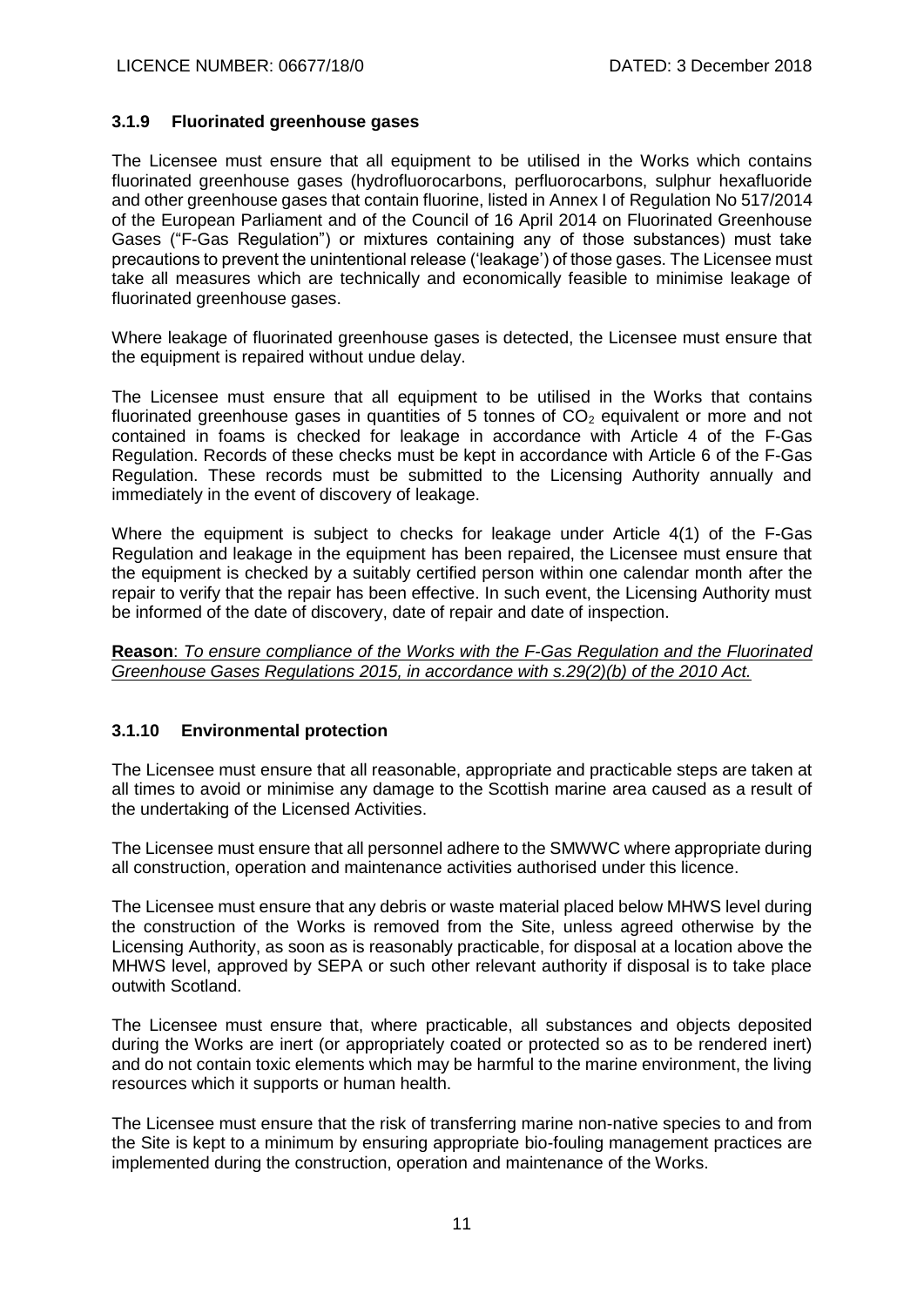The Licensee must ensure that if oil based drilling muds are utilised they must be contained within a zero discharge system. Any drill cuttings associated with the use of water-based drilling muds situated within the Site need not be removed from the seabed.

**Reason:** *To ensure environmental impacts are minimised, in accordance with s.29(2)(b) of the 2010 Act.*

# **3.1.11 Availability of the licence for inspection**

The Licensee must ensure that copies of this licence and any subsequent amendments or variations are available for inspection at any reasonable time by any person authorised by the Licensing Authority at:

- a. the premises of the Licensee;
- b. the premises of any agent, contractor or sub-contractor acting on behalf of the Licensee;
- c. any onshore premises directly associated with the Works; and
- d. aboard any vessels permitted to engage in the Works.

**Reason:** *To ensure the licence is available for the purpose of inspection, in accordance with s.29(2)(b) of the 2010 Act.*

# **3.1.12 Inspection of the Works**

Any persons authorised by the Licensing Authority must be permitted to inspect the Works. The Licensee must, as far as reasonably practicable, on being given reasonable notice by the Licensing Authority (of at least 72 hours), provide transportation to and from the Site for any persons authorised by the Licensing Authority to inspect the Works.

**Reason:** *To ensure access to the Works for the purpose of inspection, in accordance with s.29(2)(b) of the 2010 Act.*

# **3.1.13 Emergencies**

If governmental assistance is required (including UK governmental assistance or the assistance of any UK devolved government) to deal with any emergency arising from:

- a. the failure to mark and light the Works as required by this licence;
- b. the maintenance of the Works; or
- c. the drifting or wreck of the Works,

to include the broadcast of navigational warnings, then the Licensee is liable for any expenses incurred in securing such assistance.

**Reason:** *To ensure Licensee is aware of financial liabilities, in accordance with s.29(2)(b) of the 2010 Act.*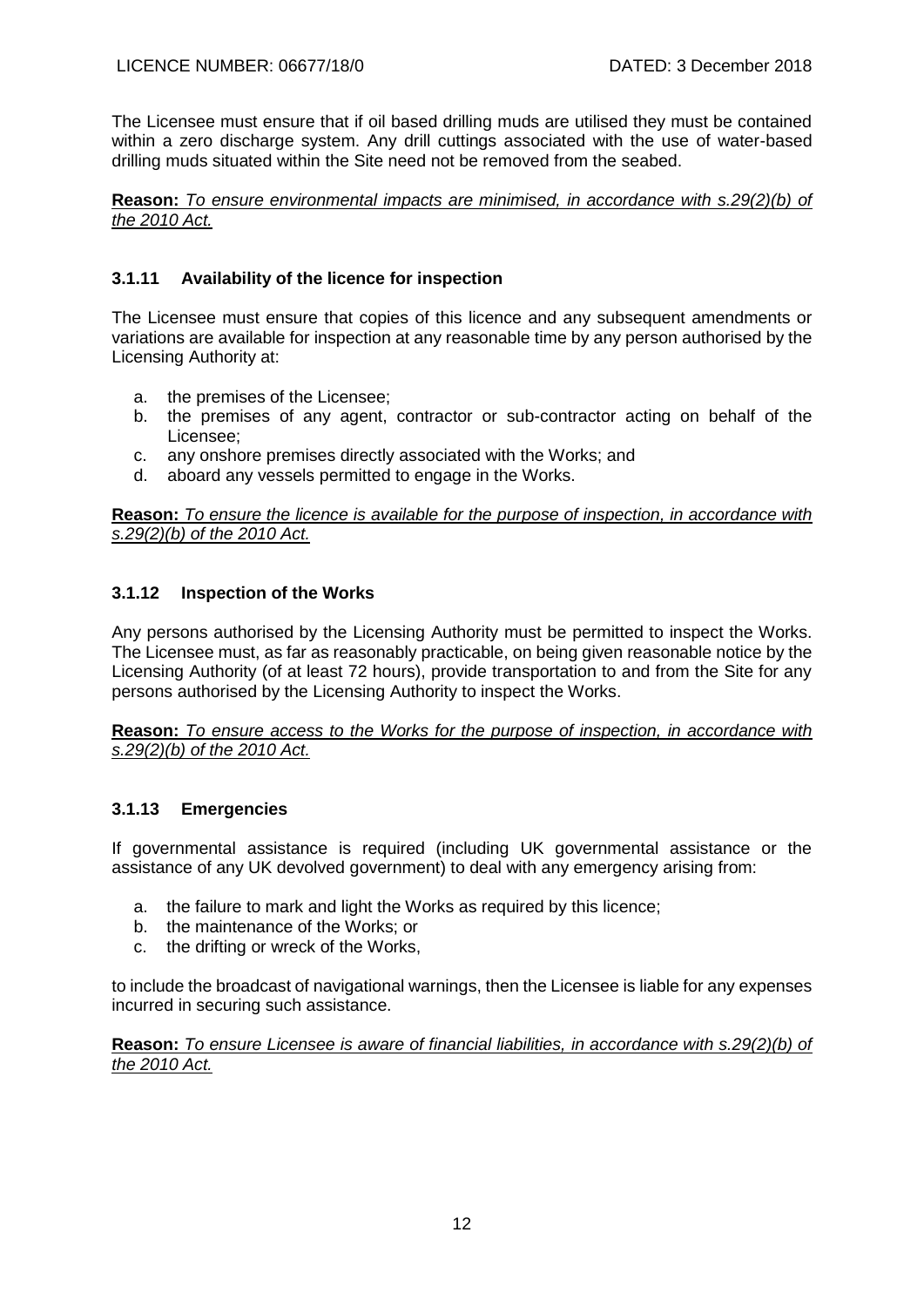# **3.1.14 Earlier marine licence**

Should the Licensee proceed to undertake the Works under the authority of this licence, all Works authorised under the previous marine licence in favour of Neart na Gaoithe Offshore Wind Limited, dated 10 October 2014 (licence number 04581/14/0) are not permitted.

*Reason: To ensure Licensed Activities are in accordance with the environmental assessments and application, in accordance with s.29(2)(b) of the 2010 Act.*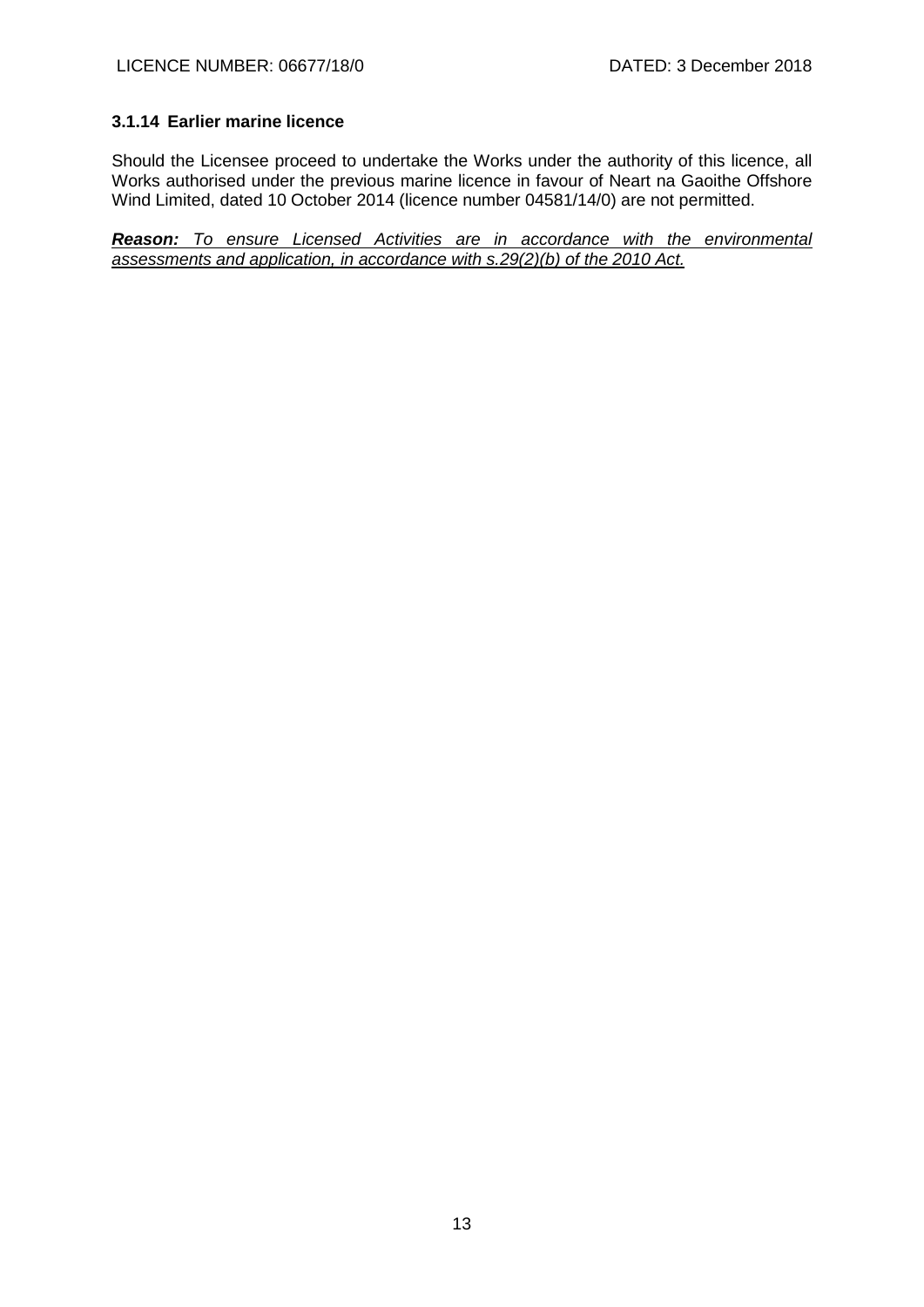# **3.2 Conditions specific to the Works**

## **3.2.1 Conditions applicable to all phases of the Works**

# **3.2.1.1 Incident Reporting**

In the event of any breach of health and safety or environmental obligations relating to the Works during the period of this Licence, the Licensee must provide written notification of the nature and timing of the incident to the Licensing Authority within 24 hours of the incident occurring. Confirmation of remedial measures taken and/or to be taken to rectify the breach must be provided, in writing, to the Licensing Authority within a period of time to be agreed by the Licensing Authority.

**Reason:** *To keep the Licensing Authority informed of any such incidents which may be in the public interest, in accordance with s.29(3)(c) of 2010 Act.*

# **3.2.1.2 Bunding and storage facilities**

The Licensee must ensure suitable bunding and storage facilities are employed to prevent the release of fuel oils and lubricating fluids associated with the Works and associated equipment into the marine environment.

**Reason:** *To ensure pollution prevention is undertaken, in accordance with s.29(2)(b) of the 2010 Act*.

## **3.2.1.3 Decommissioning**

There must be no Commencement of the Works unless a DP has been submitted to and approved in writing by the Licensing Authority. The DP must outline measures for the decommissioning of the Works, restoration of the sea bed and will include without limitation, proposals for the removal of the Works, the management and timing of the works and, environmental management provisions.

The Works must be decommissioned in accordance with the approved DP, unless otherwise agreed in writing in advance with the Licensing Authority.

This licence does not permit the Decommissioning of the Works, for which a separate marine licence is required.

*Reason: To ensure that decommissioning is carried out according to the approved Decommissioning Programme under an appropriate licence, in accordance with s.29(3)(d) of the 2010 Act*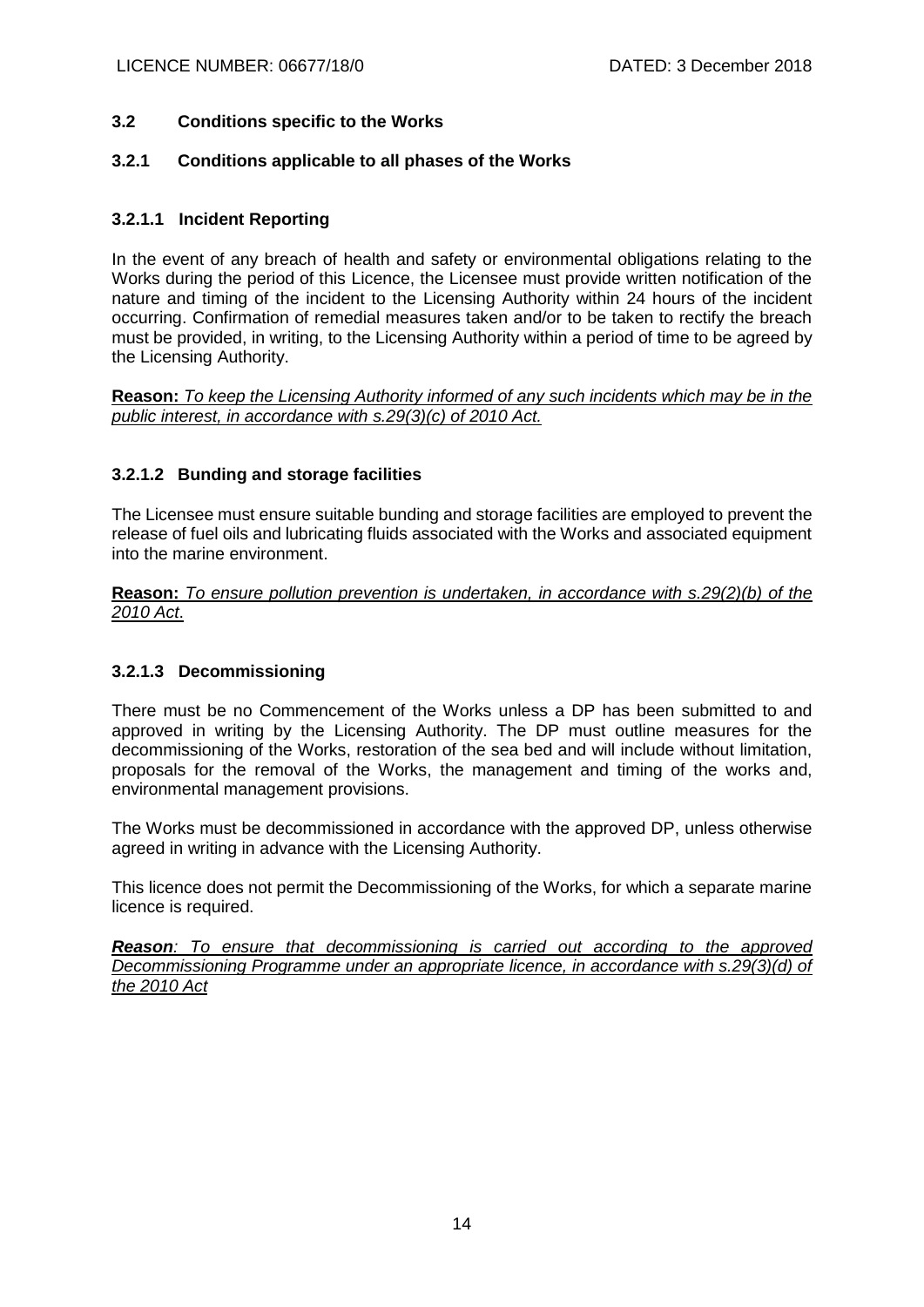## **3.2.2 Prior to the Commencement of the Works**

#### **3.2.2.1 Commencement date of the Works**

The Licensee must, prior to and no less than one calendar month before the Commencement of the Works, notify the Licensing Authority, in writing, of the Commencement of the Works authorised under this licence.

**Reason:** *To inform the Licensing Authority of the commencement date of the Works, in accordance with s.29(3)(c) of the 2010 Act.*

## **3.2.2.2 Charting requirements**

The Licensee must, prior to the Commencement of the Works, provide the positions and maximum heights of any WTG and construction equipment to the UKHO, for nautical charting purposes, and to the Defence Geographic Centre, for aviation purposes.

*Reason: To reduce the navigational risk to other legitimate users of the sea, in accordance with s.29(2)(b) of the 2010 Act.*

#### **3.2.2.3 Monitoring of Marine Mammals**

Prior to the Commencement of the Works, the Licensee must appoint an MMO. When appointed, the MMO must, as a minimum, maintain a record of any sightings of marine mammals and maintain a record of the action taken to avoid any disturbance being caused to marine mammals during noisy activities. The Licensee must provide the Licensing Authority with the MMO records no later than six months following Commencement of the Works, and thenceforth at such other periods as agreed with the Licensing Authority.

**Reason:** *To ensure environmental impacts are minimised, in accordance with s.29(2)(b) of the 2010 Act.*

## **3.2.2.4 Noise Registry**

The Licensee must complete and submit a proposed activity form in the online Noise Registry for all aspects of the Works that will produce loud, low to medium frequency (10Hz-10kHz) impulsive noise no later than seven days prior to Commencement of the Works. If any aspects of the Works differ from the proposed activity form in the online Noise Registry, the Licensee must complete and submit a new proposed activity form no later than seven days prior to Commencement of the Works.

**Reason:** *To ensure compliance with reporting requirements on marine noise, in accordance with s.29(3)(c) of the 2010 Act.*

## **3.2.2.5 Navigation and Charting**

The Licensee must, no later than one calendar month prior to Commencement of the Works, notify the UKHO of the proposed works to facilitate the promulgation of maritime safety information and updating of admiralty charts and publications through the national Notice to Mariners system.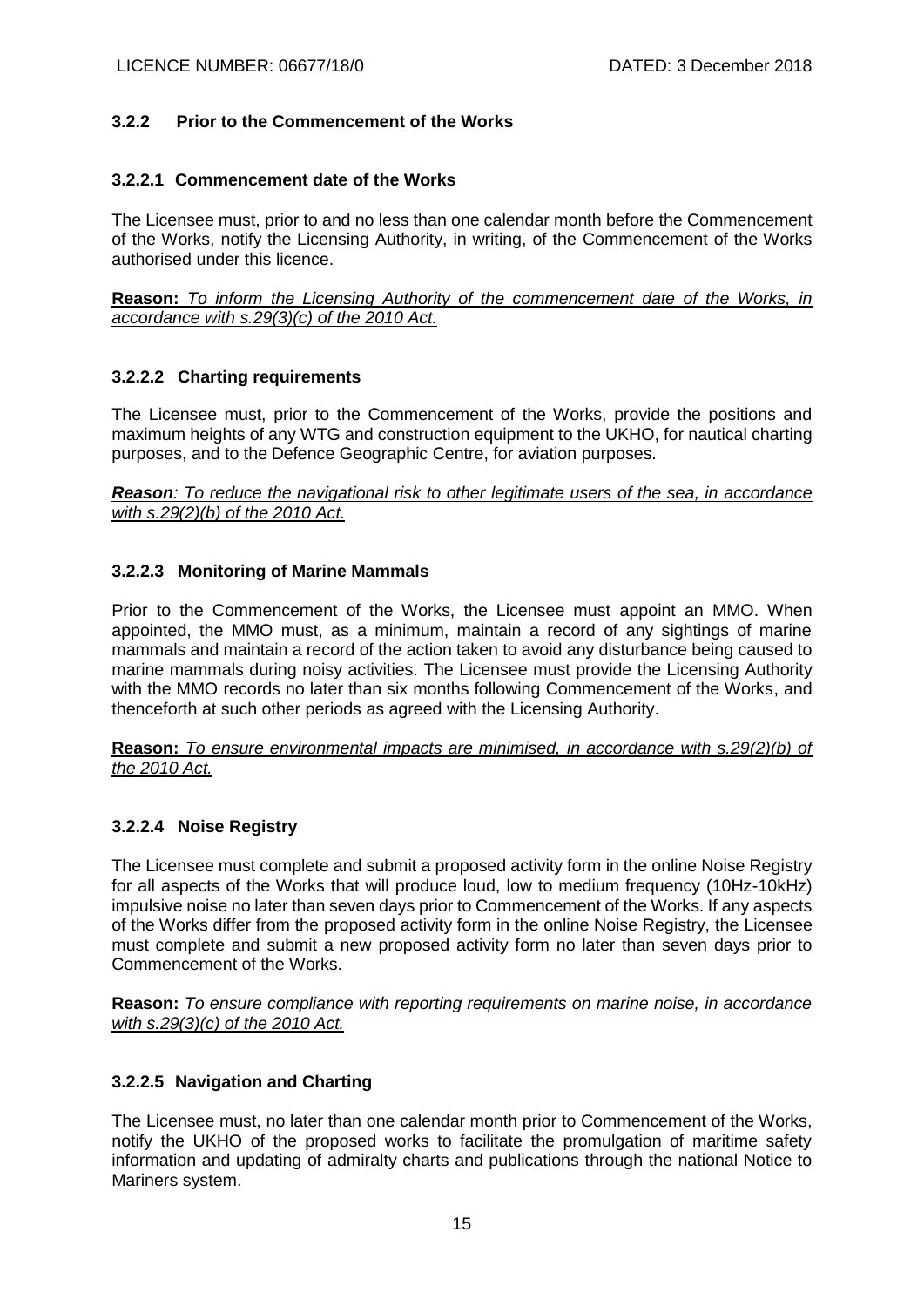The Licensee must, no later than one calendar month prior to Commencement of the Works, ensure that local mariner's organisations and local fishermen's organisations and HM Coastguard are made fully aware of the Works through local Notice to Mariners or by any other appropriate means.

The Licensee must ensure that details of the Licensed Activities are promulgated in the Kingfisher Fortnightly Bulletin, no later than one calendar month prior to the Commencement of the Works to inform the commercial fishing industry of the vessel routes and the timing and location of the construction activities.

The Licensee must, no later than eight weeks prior to the Commencement of the Works, complete an "Application for Statutory Sanction to Alter/Exhibit" form and submit this to the NLB for the necessary sanction to be granted.

**Reason:** *To reduce the navigational risk to other legitimate users of the sea, in accordance with s.29(2)(b) of the 2010 Act.*

# **3.2.2.6 Third Party Certification or Verification**

The Licensee must no later than three calendar months (or such other period as agreed with the Licensing Authority) prior to the Commencement of the Works, provide the Licensing Authority with TPC or TPV (or a suitable alternative as agreed in writing with the Licensing Authority) for the lifespan of the Works.

**Reason**: *To provide independent certification or verification of the technology, materials or equipment, in accordance with s.29(2)(b) of the 2010 Act.*

# **3.2.2.7 Emergency Response Co-operation Plan**

The Licensee must, no later than six months prior to the Commencement of the Works, submit an ERCoP for the construction, operation, maintenance and decommissioning phases of the Works in writing, to the Licensing Authority for its written approval.

Such approval may only be granted following consultation by the Licensing Authority with the MCA and the NLB and any other navigational advisors or organisations as may be required at the discretion of the Licensing Authority.

The ERCoP should follow the template and guidance as found on the MCA website. The ERCoP must be developed in discussion with the MCA.

**Reason:** *For emergency response planning for the Works and requirements for search and rescue helicopter operations in and around the Works in accordance with s.29(3)(c) of the 2010 Act.*

# **3.2.2.8 Construction Method Statement**

The Licensee must, no later than six months prior to the Commencement of the Works, submit a CMS, in writing, to the Licensing Authority for its written approval. Such approval may only be granted following consultation by the Licensing Authority with SNH, SEPA, MCA, NLB, RSPB Scotland, Forth Ports, Angus Council, Dundee City Council, East Lothian Council, Fife Council, Scottish Borders Council and any such other advisors or organisations as may be required at the discretion of the Licensing Authority.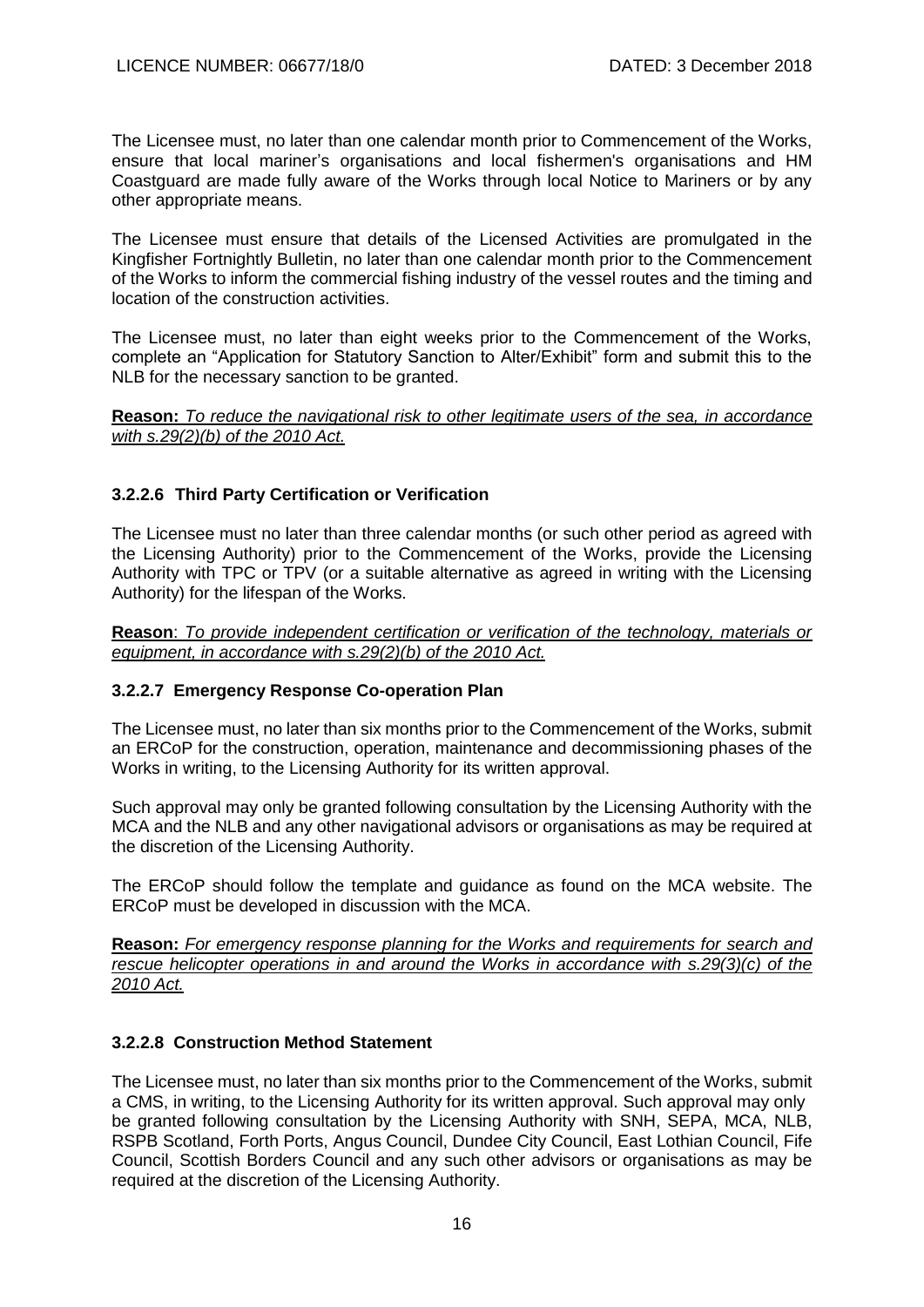The CMS must include, but not be limited to:

- a. Details of the commencement dates, duration and phasing for the key elements of construction, the working areas, the construction procedures and good working practices for installing the Works.
- b. Details of the roles and responsibilities, chain of command and contact details of company personnel, any contractors or sub-contractors involved during the construction of the Works.
- c. Details of how the construction related mitigation steps proposed in the Application are to be delivered.

The CMS must adhere to the construction methods assessed in the Application. The CMS also must, so far as is reasonably practicable, be consistent with a DS, the EMP, VMP, an NSP, the PS, the CaP and the LMP.

*Reason: To ensure the appropriate construction management of the Works, taking into account mitigation measures to protect the environment and other users of the marine area in accordance with s.29(3)(c) of the 2010 Act.*

# **3.2.2.9 Cable Plan**

The Licensee must, no later than six months prior to the Commencement of the Works, submit a CaP, in writing, to the Licensing Authority for its written approval. Such approval may only be granted following consultation by the Licensing Authority with SNH, MCA, SFF and any such other advisors or organisations as may be required at the discretion of the Licensing Authority. The CaP must be in accordance with the Application.

The CaP must include, but not be limited to, the following:

- a. The vessel types, location, duration and cable laying techniques for the inter array cables;
- b. The results of monitoring or data collection work (including geophysical, geotechnical and benthic surveys) which will help inform cable routing;
- c. Technical specification of inter array cables, including a desk based assessment of attenuation of electro‐magnetic field strengths and shielding;
- d. A burial risk assessment to ascertain burial depths and where necessary alternative protection measures;
- e. Methodologies for surveys (e.g. over trawl) of the export cables through the operational life of the wind farm where mechanical protection of cables laid on the sea bed is deployed; and
- f. Methodologies for inter array cable inspection with measures to address and report to the Licensing Authority any exposure of inter array cables.

Any licensed cable protection must ensure existing and future safe navigation is not compromised. The Licensing Authority will accept a maximum of 5% reduction in surrounding depth referenced to Chart Datum. Any greater reduction in depth must be agreed in writing by the Licensing Authority.

**Reason**: *To ensure all environmental and navigational issues are considered for the location and construction of the inter array cables in accordance with s.29(3)(c) of the 2010 Act.*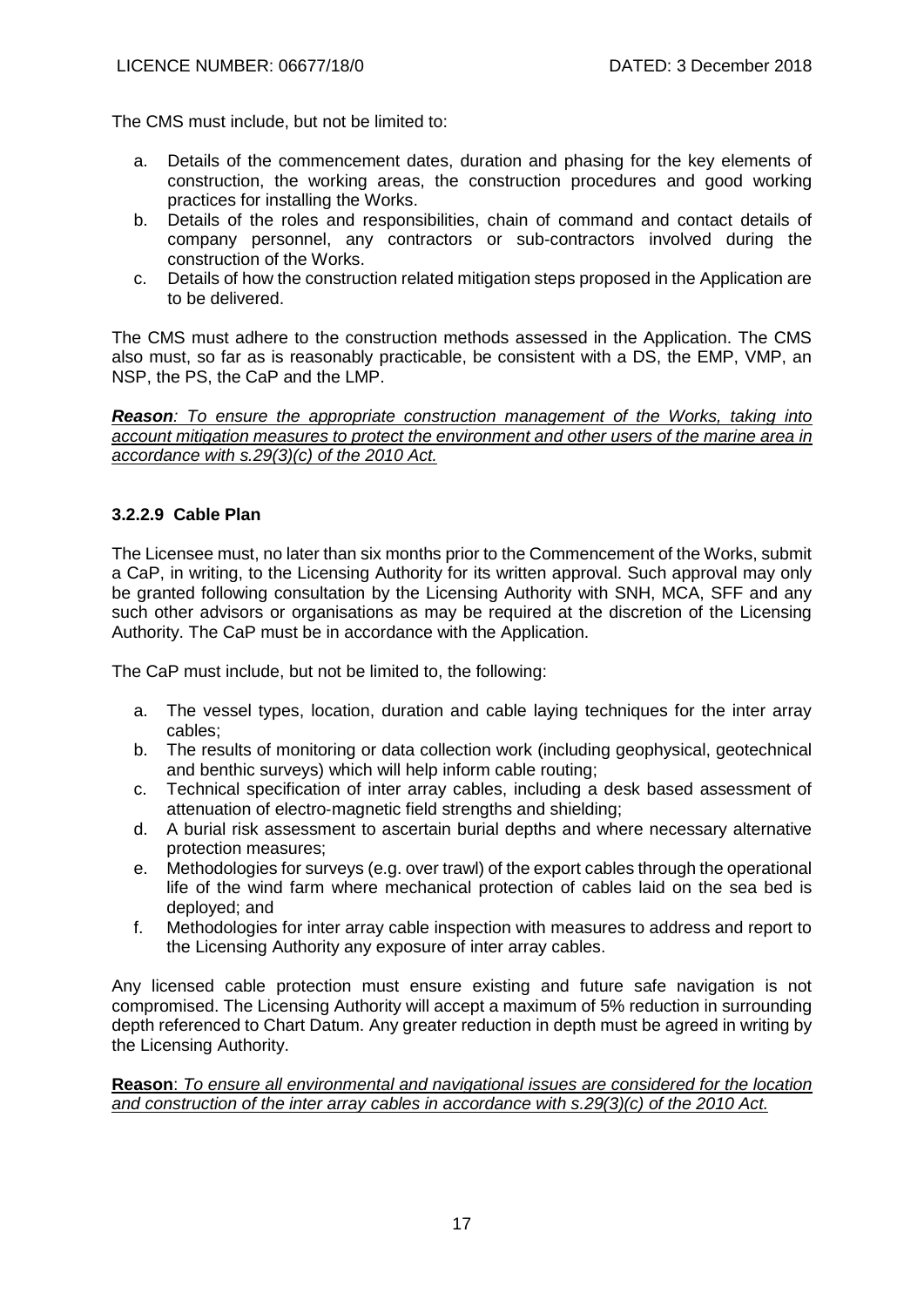# **3.2.2.10 Piling Strategy**

The Licensee must, no later than six months prior to the Commencement of the Works, submit a PS, in writing, to the Licensing Authority for their written approval. Such approval may only be granted following consultation by the Licensing Authority with SNH, RTC, WDC, Scottish Borders Council and any such other advisors as may be required at the discretion of the Licensing Authority.

The PS must include, but not be limited to:

- a. Details of expected noise levels from pile-drilling/driving in order to inform point d below;
- b. Full details of the proposed method and anticipated duration of piling to be carried out at all locations;
- c. Details of soft-start piling procedures and anticipated maximum piling energy required at each pile location; and
- d. Details of any mitigation such as Passive Acoustic Monitoring, MMO, use of Acoustic Deterrent Devices and monitoring to be employed during pile-driving, as agreed by the Licensing Authority.

The PS must be in accordance with the Application and must also reflect any monitoring or data collection carried out after submission of the Application.

The PS must demonstrate how the exposure to and/or the effects of underwater noise have been mitigated in respect to harbour porpoise, minke whale, bottlenose dolphin, harbour seal, grey seal, Atlantic salmon and sea trout.

The PS must, so far as is reasonably practicable, be consistent with the EMP, the PEMP and the CMS.

**Reason***: To mitigate the underwater noise impacts arising from piling activity in accordance with s.29(3)(c) of the 2010 Act.*

## **3.2.2.11 Environmental Management Plan**

The Licensee must, no later than six months prior to the Commencement of the Works, submit an EMP, in writing, to the Licensing Authority for its written approval. Such approval may only be granted following consultation by the Licensing Authority with SNH, SEPA, RSPB Scotland, WDC, RTC, Tay DSFB, Esk DSFB, Forth DSFB, FMS and any such other advisors or organisations as may be required at the discretion of the Licensing Authority .

The EMP must provide the over-arching framework for on-site environmental management during the phases of Works as follows:

- a. All construction as required to be undertaken before the Completion of the Works; and
- b. The operational lifespan of the Works from the Completion of the Works until the cessation of electricity generation.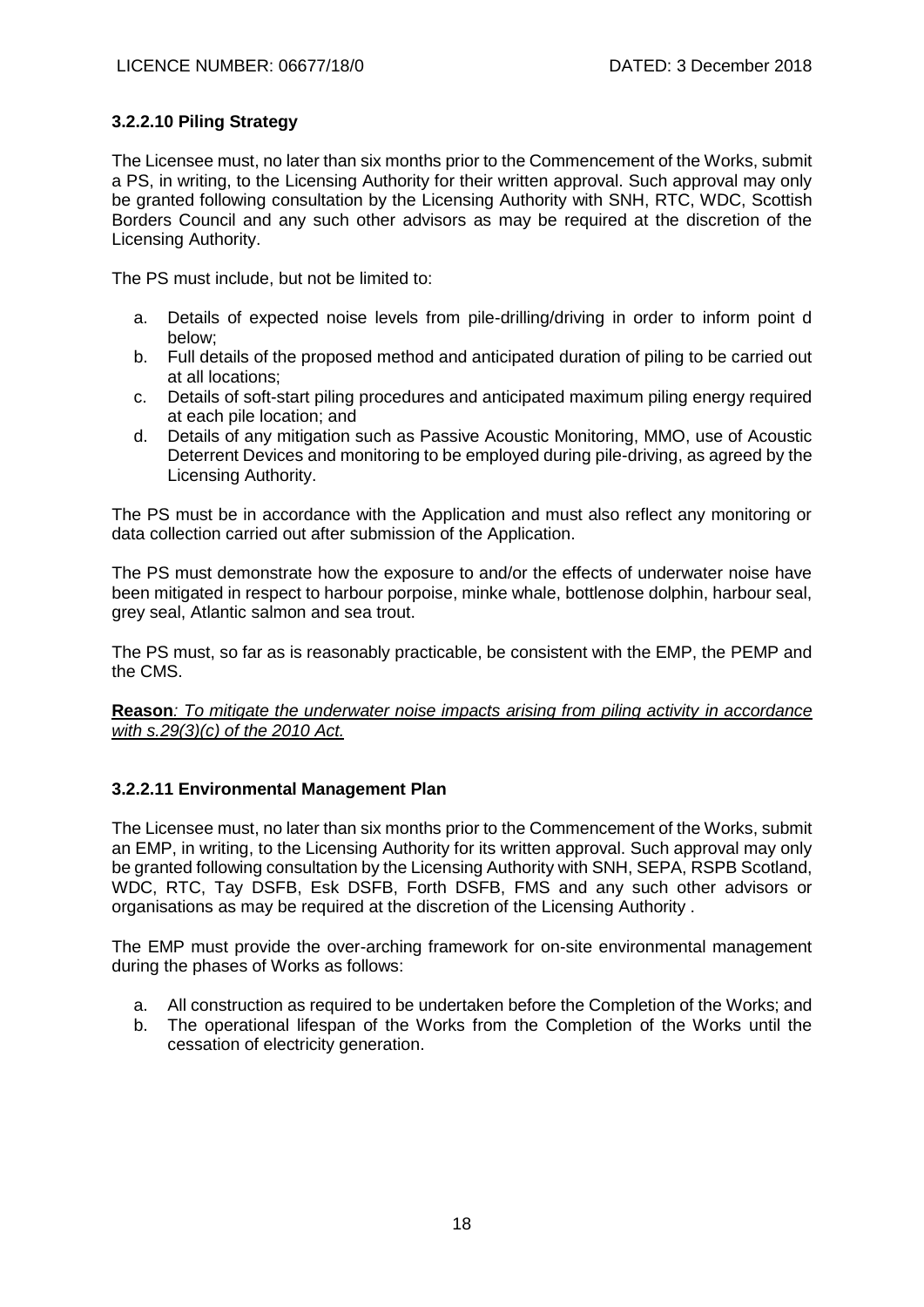The EMP must be in accordance with the Application insofar as it relates to environmental management measures. The EMP must set out the roles, responsibilities and chain of command for the company personnel, any contractors or sub-contractors in respect of environmental management for the protection of environmental interests during the construction and operation of the Works. It must address, but not be limited to, the following over-arching requirements for environmental management during construction:

- a. Mitigation measures to prevent significant adverse impacts to environmental interests, as identified in the Application and pre-consent and pre-construction monitoring or data collection, and include the relevant parts of the CMS (refer to condition 3.2.2.8);
- b. A pollution prevention and control method statement, including contingency plans;
- c. Management measures to prevent the introduction of invasive non-native marine species;
- d. A site waste management plan (dealing with all aspects of waste produced during the construction period), including details of contingency planning in the event of accidental release of materials which could cause harm to the environment. Wherever possible the waste hierarchy of reduce, reuse and recycle should be encouraged; and
- e. The reporting mechanisms that will be used to provide the Licensing Authority and relevant stakeholders with regular updates on construction activity, including any environmental issues that have been encountered and how these have been addressed.

The EMP must be regularly reviewed by the Licensee and the Licensing Authority or FTRAG, at intervals agreed by the Licensing Authority. Reviews must include, but not be limited to, the reviews of updated information on construction methods and operations of the Works and updated working practices.

The EMP must be informed, so far as is reasonably practicable, by the baseline monitoring or data collection undertaken as part of the Application and the PEMP.

**Reason**: *To ensure that all construction and operation activities are carried out in a manner that minimises their impact on the environment, and that mitigation measures contained in the Application, or as otherwise agreed, are fully implemented in accordance with s.29(3)(c) of the 2010 Act.*

# **3.2.2.12 Vessel Management Plan**

The Licensee must, no later than six months prior to the Commencement of the Works, submit a VMP, in writing, to the Licensing Authority for its written approval. Such approval may only be granted following consultation by the Licensing Authority with SNH, WDC, FP, MCA, NLB, SFF and any such other advisors or organisations as may be required at the discretion of the Licensing Authority.

The VMP must include, but not be limited to, the following details:

- a. The number, types and specification of vessels required;
- b. The manner in which vessel management will be coordinated, particularly during construction but also during operation;
- c. Location of working port(s), the routes of passage, the frequency with which vessels will be required to transit between port(s) and the site and indicative vessel transit corridors proposed to be used during construction and operation of the Works; and
- d. A fishing gear De-Confliction Notice. The De-Confliction Notice must lay out guidelines for vessels operating in and around the Site and transiting into the Site from relevant ports.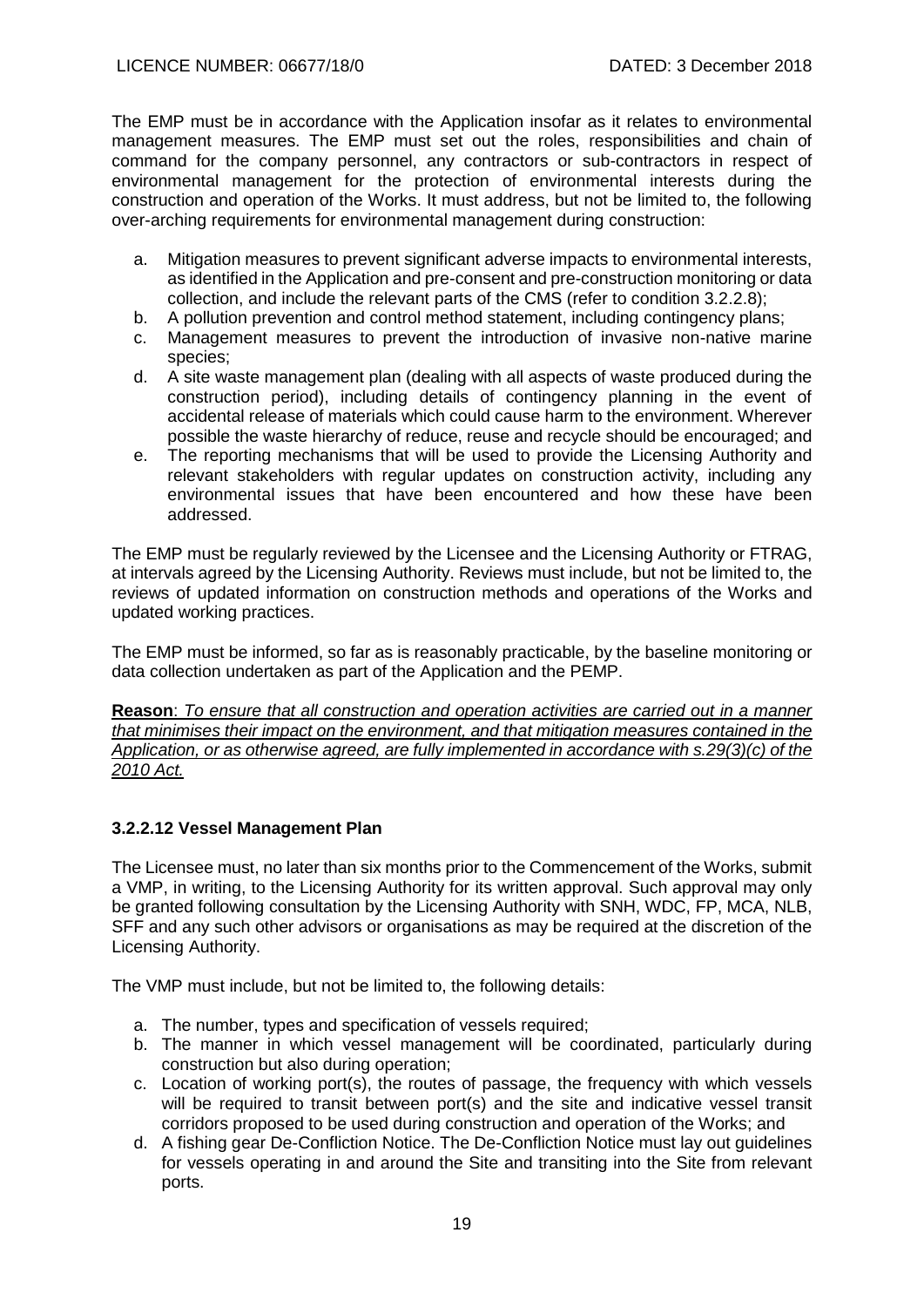The confirmed individual vessel details must be notified to the Licensing Authority in writing no later than 14 days prior to the Commencement of the Works, and thereafter, any changes to the details supplied must be notified to the Licensing Authority, as soon as practicable, prior to any such change being implemented in the construction or operation of the Works.

The VMP must, so far as is reasonably practicable, be consistent with the CMS, the EMP, the PEMP, the NSP, and an LMP.

**Reason**: *To mitigate the navigational risk to other legitimate users of the sea in accordance with s.29(3)(c) of the 2010 Act.*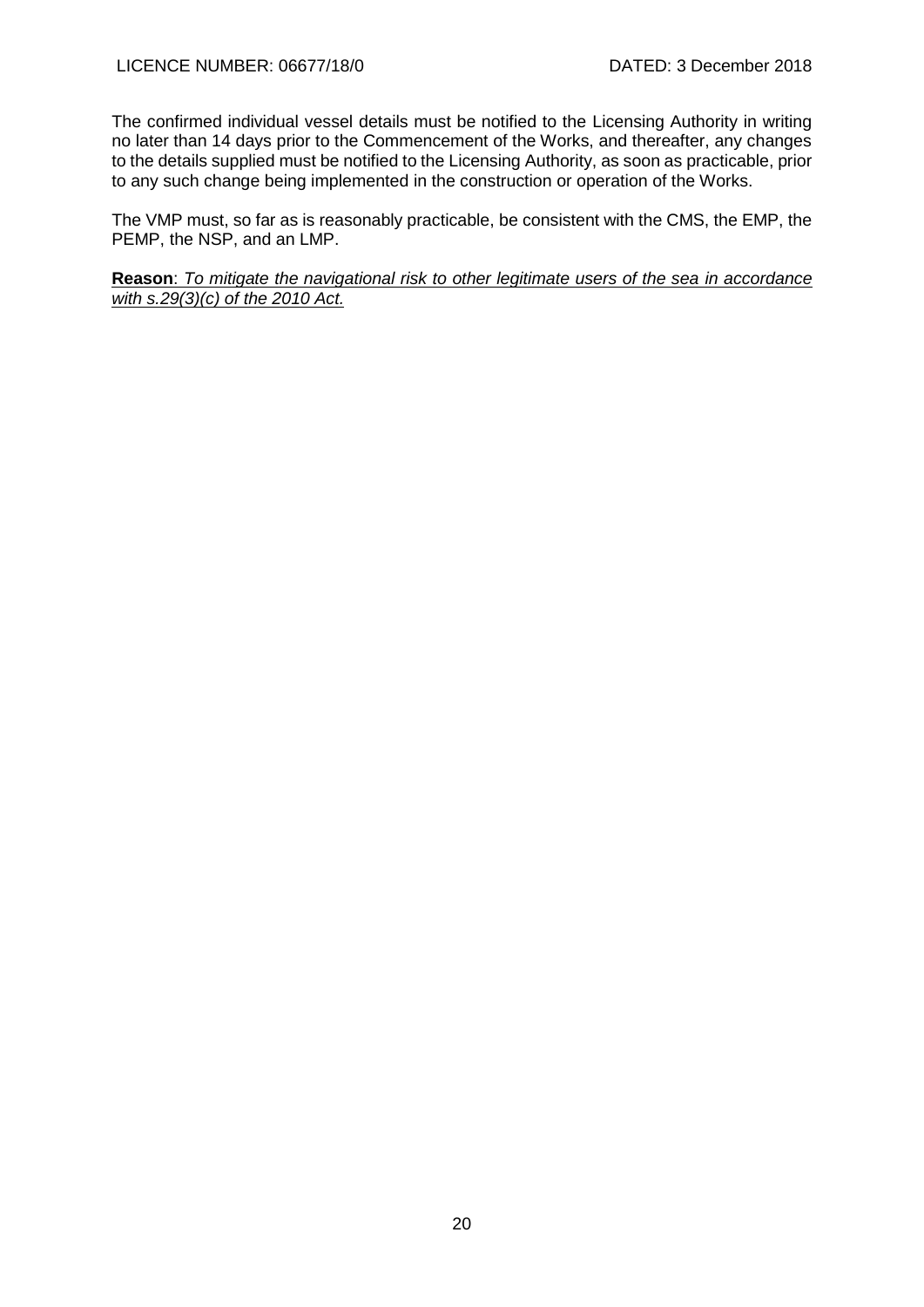# **3.2.3 During the Construction of the Works**

# **3.2.3.1 Transportation Audit Report**

The Licensee must submit to the Licensing Authority a detailed TAR for each calendar month during the construction phase of the Works. The TAR must be submitted within 14 days of the end of each calendar month.

The TAR must include the nature and quantity of all substances and objects deposited and materials used in construction (as described in Part 2 of this licence) in that calendar month. Alterations and updates can be made in the following month's TAR. Where appropriate, nil returns must be provided.

If the Licensee becomes aware of any substances, objects or materials on the TAR that are missing, or becomes aware that an accidental deposit has occurred, the Licensee must notify the Licensing Authority as soon as practicable. The Licensee must undertake such survey as directed by the Licensing Authority to locate the substances, objects and materials. If the Licensing Authority is of the view that any accidental deposits have occurred and should be removed, then the materials must be removed by the Licensee as soon as is practicable and at the Licensee's expense.

**Reason:** *To confirm that the deposits made were in accordance with the application documentation, in accordance with s.29(3)(c) of the 2010 Act and that any accidental deposits are recovered or charted appropriately in accordance with s.29(3)(c) of the 2010 Act.*

# **3.2.3.2 Navigational Safety**

The Licensee must notify the UKHO of the progress of the construction of the Works to facilitate the promulgation of maritime safety information and updating of admiralty charts and publications through the national Notice to Mariners system.

The Licensee must ensure that progress of the Works is promulgated regularly in the Kingfisher Fortnightly Bulletin to inform the commercial fishing industry of the vessel routes and the timing and location of the construction activities.

The Licensee must in the case of damage to, or destruction or decay of, the Works, notify the Licensing Authority, in writing, as soon as reasonably practicable, following such damage, destruction or decay. The Licensee must carry out any remedial action as required by the Licensing Authority, following consultation with the MCA, the NLB or any such advisers as required by the Licensing Authority.

The Licensee must ensure that any vessels permitted to engage in the construction of the Works are marked in accordance with the International Rules for the Prevention of Collisions at Sea whilst under way, and in accordance with the UK Standard Marking Schedule for Offshore Installations if the vessel is secured to the seabed.

The Licensee must ensure that no radio beacon or radar beacon operating in the marine frequency bands is installed or used on the Works without the prior written approval of the Office of Communications ("OfCom").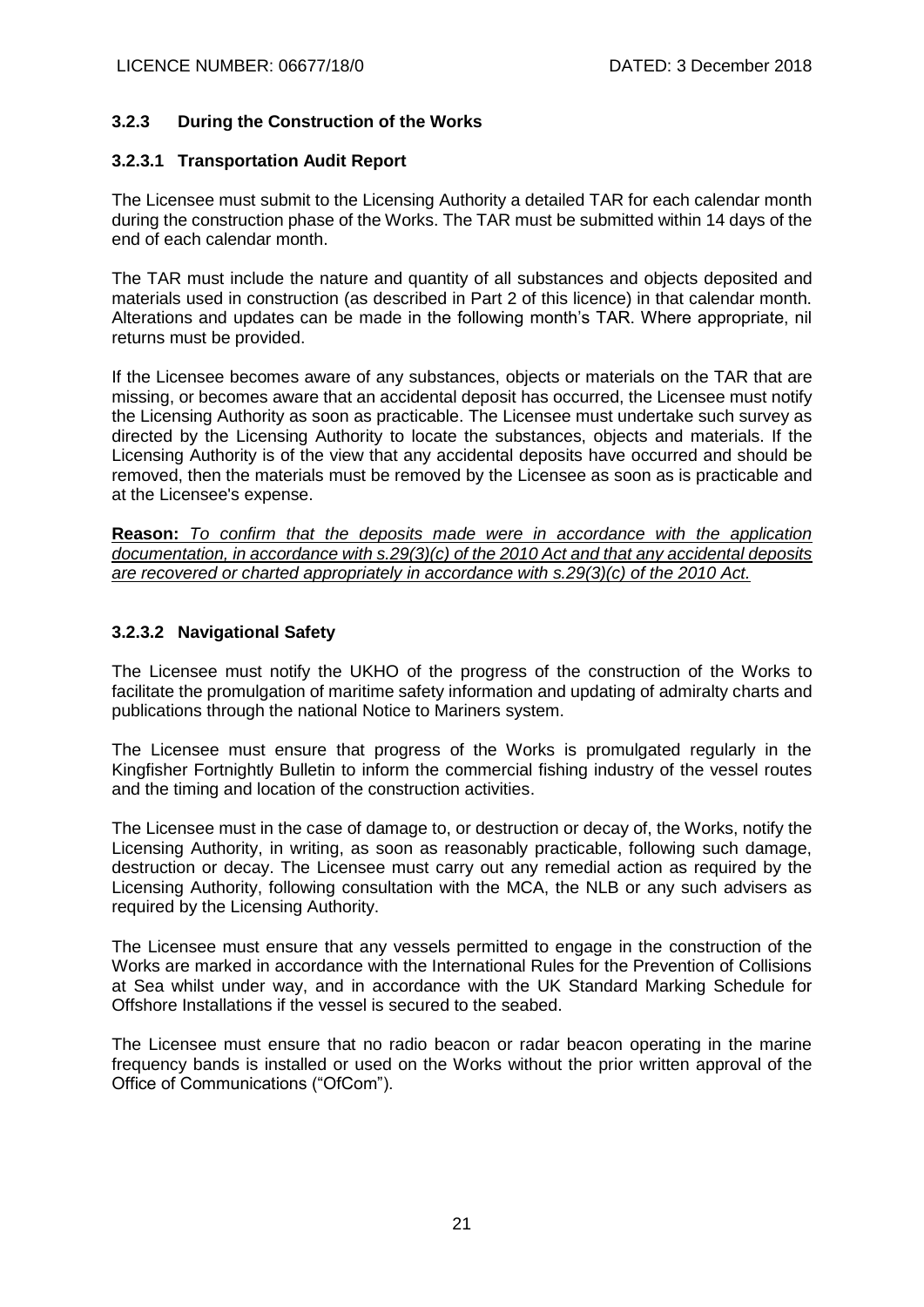The Licensee must ensure that navigable depth is not altered by more than 5% referenced to Chart Datum unless otherwise agreed, in writing, with the Licensing Authority in consultation with the MCA and NLB.

**Reason:** *To reduce the navigational risk to other legitimate users of the sea, in accordance with s.29(2)(b) of the 2010 Act.*

# **3.2.3.3 Markings, lighting and signals of the Works**

The Licensee must ensure that the Works are marked and lit in accordance with an approved LMP at all times. The LMP and any subsequent amendments must be approved by the Licensing Authority following consultation with the NLB, MCA, CAA and the MOD. The display of unauthorised marks or lights is prohibited.

The Licensee must ensure that the Works are marked and lit in accordance with IALA Recommendation O-139.

Unless otherwise approved by the Licensing Authority, the LMP must include but not be limited to:

- a. the lighting requirements of the MCA, NLB, CAA and MOD;
- b. that the boundary WTG, where they are more than 900m apart, must be lit with a single 2000 candela, red aviation light, flashing Morse 'W' in unison with all other boundary WTG;
- c. that all other WTG must be fitted with a fixed single red 200 candela aviation light for Search and Rescue ("SAR") purposes; and
- d. that all WTG aviation lights should be compatible with night vision imaging systems.

**Reason:** *To ensure safe appropriate marking and lighting of the offshore Works, in accordance with s.29(2)(b) of the Marine (Scotland) Act 2010.*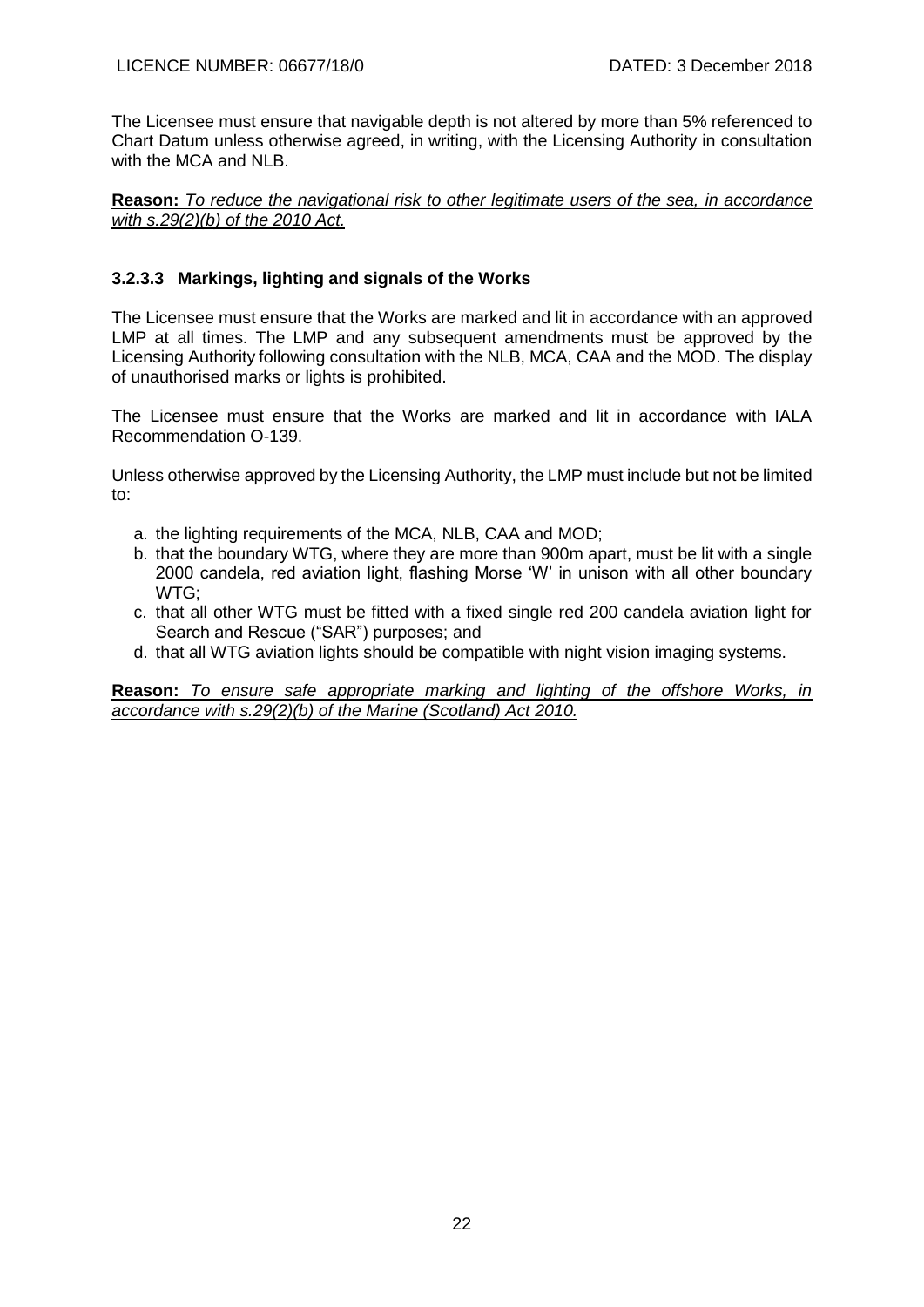# **3.2.4 Conditions upon Completion of the Works**

## **3.2.4.1 Date of Completion of the Works**

The Licensee must, no later than one calendar month following the Completion of the Works, notify the Licensing Authority, in writing, of the date of Completion of the Works.

**Reason**: *To inform the Licensing Authority of the Completion of the Works, in accordance with s.29(3)(c) of the 2010 Act.*

#### **3.2.4.2 Nature and quantity of substances and objects deposited and materials used in construction**

The Licensee must, no later than one calendar month following the Completion of the Works submit a final audit report, in writing, to the Licensing Authority stating the nature and quantity of all substances, objects placed below MHWS and all materials used in construction within the Scottish marine area under the authority of this licence.

**Reason:** *To confirm that the deposits made were in accordance with the Application and in accordance with s.29(3)(c) of the 2010 Act.*

## **3.2.4.3 Noise Registry Close Out**

The Licensee must complete and submit a close-out report for all aspects of the Works that produced loud, low to medium frequency (10Hz-10kHz) impulsive noise in the online Noise Registry no later than 12 weeks from the Completion of the Works.

**Reason:** *To ensure compliance with reporting requirements on marine noise, in accordance with s.29(3)(c) of the 2010 Act.*

## **3.2.4.4 Navigational Safety**

The Licensee must notify the UKHO of the Completion of the Works to facilitate the promulgation of maritime safety information and updating of admiralty charts and publications through the national Notice to Mariners system.

The Licensee must, within one month of the Completion of the Works, provide the "as-built" positions and maximum heights of all WTG, along with any sub-sea infrastructure, to the UKHO for aviation and nautical charting purposes.

The Licensee must, as per the requirements of the MCA's MGN 543 and supplementary updates, complete post-installation hydrographic surveys of the Site or subsections thereof, to the IHO Order 1a survey standard. On completion of these surveys, the data and a corresponding report of survey must be supplied to the UKHO, with notification to the MCA hydrography manager and the Licensing Authority.

The Licensee must ensure that local mariners, fishermen's organisations and HM Coastguard, in this case the National Maritime Coastguard Centre are made fully aware of the Completion of the Works.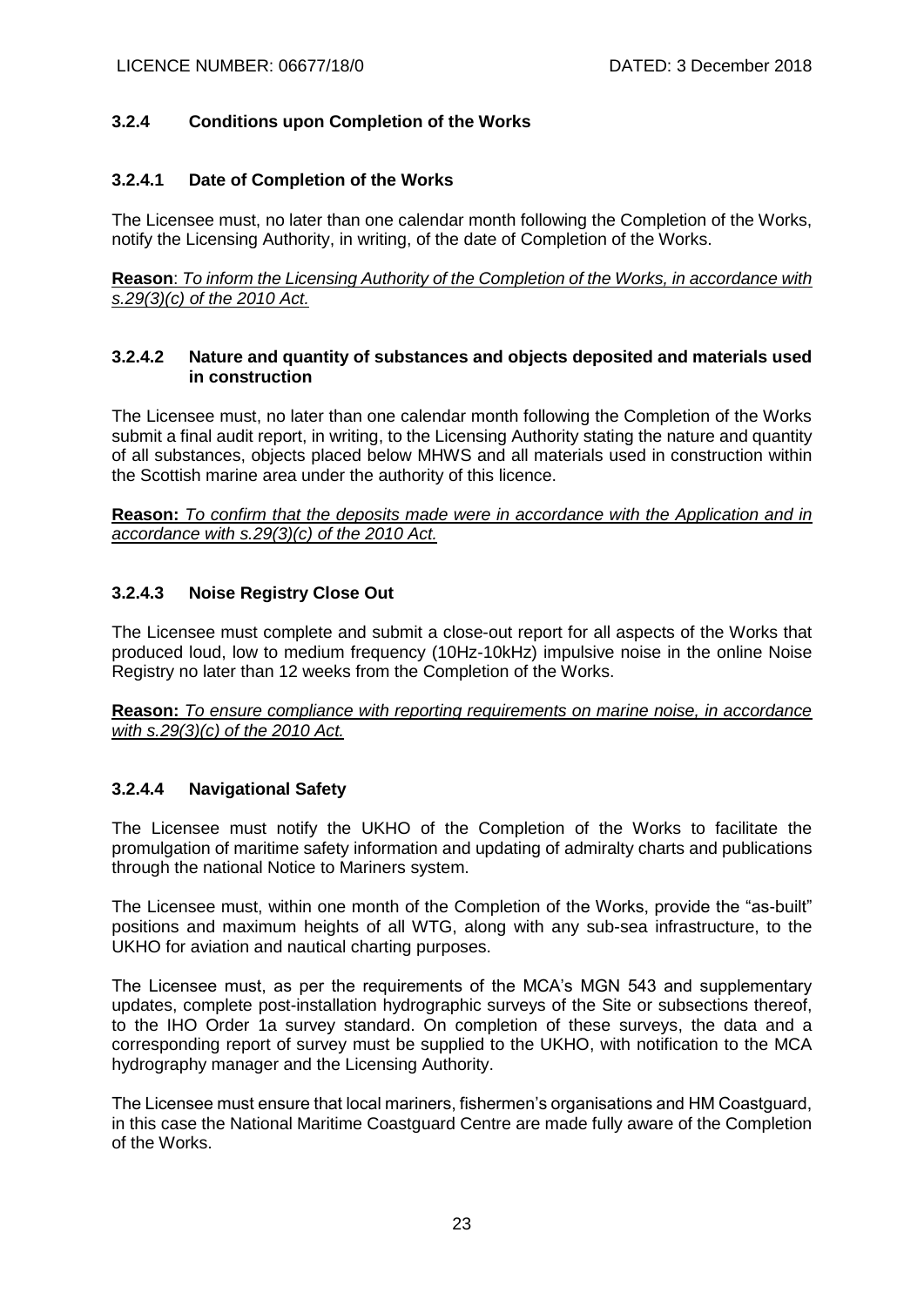The Licensee must ensure that the Completion of the Works is promulgated in the Kingfisher Fortnightly Bulletin to inform the commercial fishing industry.

The Licensee must, where any damage, destruction or decay is caused to the Works, notify the Licensing Authority, in writing, of such damage, destruction or decay as soon as reasonably practicable following such damage, destruction or decay. The Licensee must carry out any remedial action which the Licensing Authority advises the Licensee, in writing, as requiring to be taken, which may include a requirement to display aids to navigation, following consultation by the Licensing Authority with the MCA, the NLB or any such advisers as required.

The Licensee must ensure that the WTG are actively monitored during the operation and maintenance phases. The Licensee must ensure that a contingency plan is in place to respond to any reported catastrophic failures which may result in the WTG, or part(s) thereof, breaking loose and becoming a buoyant hazard. This contingency plan should include the transmission of local radio navigation warnings.

The Licensee must ensure that no radio beacon or radar beacon operating in the marine frequency bands is installed or used on the Works without the prior written approval of the OfCom.

The Licensee must not exhibit, alter or discontinue navigational lighting of the Works without the statutory sanction of the Commissioners of Northern Lighthouses. An 'Application for Statutory Sanction to Exhibit/Discontinue' form must be completed by the Licensee as fully as possible and returned to the NLB for the necessary sanction to be granted prior to exhibiting, altering or discontinuing navigational lighting.

**Reason:** *To reduce the navigational risk to other legitimate users of the sea, in accordance with s.29(2)(b) of the 2010 Act.*

# **3.2.4.5 Markings, lighting and signals of the Works**

The Licensee must ensure that the Works are marked and lit in accordance with an approved LMP at all times. The LMP and any subsequent amendments must be approved by the Licensing Authority following consultation with the NLB, MCA, CAA and the MOD. The display of unauthorised marks or lights is prohibited.

The Licensee must ensure that the Works are marked and lit in accordance with IALA Recommendation O-139.

Unless otherwise approved by the Licensing Authority, the LMP must include:

- 1. the lighting requirements of the MCA, NLB, CAA and MOD;
- 2. that the boundary WTG, where they are more than 900m apart, must be lit with a single 2000 candela, red aviation light, flashing Morse 'W' in unison with all other boundary WTG;
- 3. that all other WTG must be fitted with a fixed single red 200 candela aviation light for SAR purposes; and
- 4. that all WTG aviation lights should be compatible with night vision imaging systems.

**Reason:** *To ensure safe appropriate marking and lighting of the offshore Works, in accordance with s.29(2)(b) of the 2010 Act.*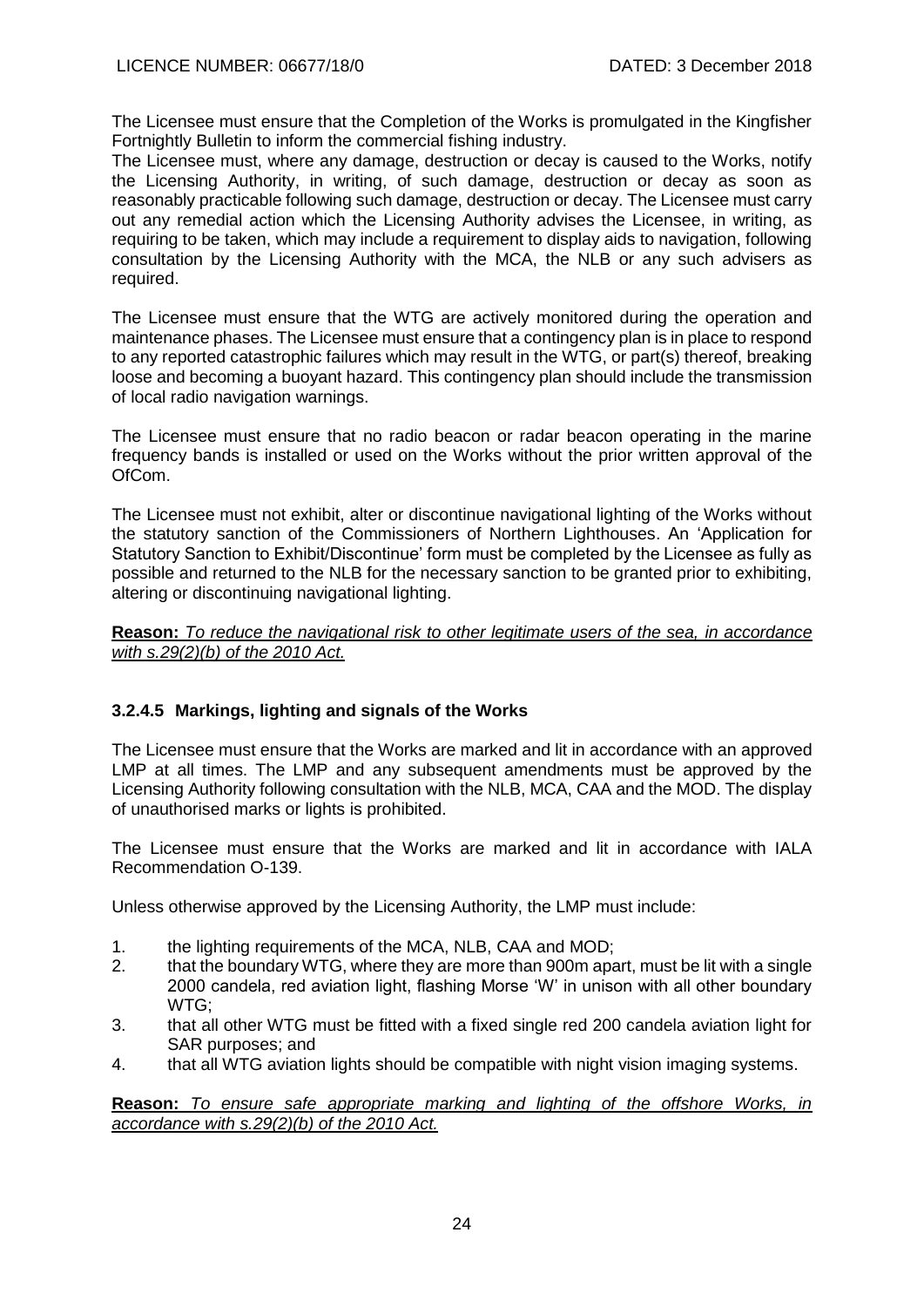# **3.2.4.6 Operation and Maintenance of the Works**

The Licensee must operate and maintain the Works in accordance with an approved OMP.

The OMP and any subsequent amendments must be approved by the Licensing Authority. The Licensing Authority must be notified at least three calendar months or such other period as agreed by the Licensing Authority in advance of any maintenance of the Works not included in the OMP and involving licensable marine activities not covered under this licence.

**Reason:** *To ensure compliance with the approved OMP to prevent decay of the Works and to ensure that any maintenance work is carried out under an appropriate licence in accordance with s.29(3)(b) of the 2010 Act.*

# **3.2.4.7 Restoration of the Site to its original condition**

The Licensee must take all reasonable, appropriate and practicable steps at the end of the operational life of the Works to restore the Site to its original pre-construction condition, or to as close to its original condition as is reasonably practicable, in accordance with the PEMP and the DP and to the satisfaction of the Licensing Authority.

Should the Works be discontinued prior to expiry date of this marine licence, the Licensee must inform the Licencing Authority in writing of the discontinuation of the Works.

A separate marine licence will be required for the removal of Works.

**Reason:** *To mitigate the effects of the activity on the Site, in accordance with s.29(3)(e) of the 2010 Act.*

## **3.2.4.8 Charting requirements**

The Licensee must, within one month of the final Completion of the Works, provide the coordinates accurate to three decimal places of minutes of arc for each WTG, position and maximum heights of the WTG to UKHO and the Defence Geographic Centre for nautical charting and aviation purposes.

*Reason: To reduce the navigational risk to other legitimate users of the sea, in accordance with s.29(2)(b) of the 2010 Act.*

## **3.2.4.9 Final Commissioning of the Works**

The Licensee must, no more than one calendar month following the Final Commissioning of the Works, notify the Licensing Authority, in writing, of the date of the Final Commissioning of the Works.

**Reason**: *To inform the Licensing Authority of the Final Commissioning of the works, in accordance with s.29(3)(c) of the 2010 Act.*